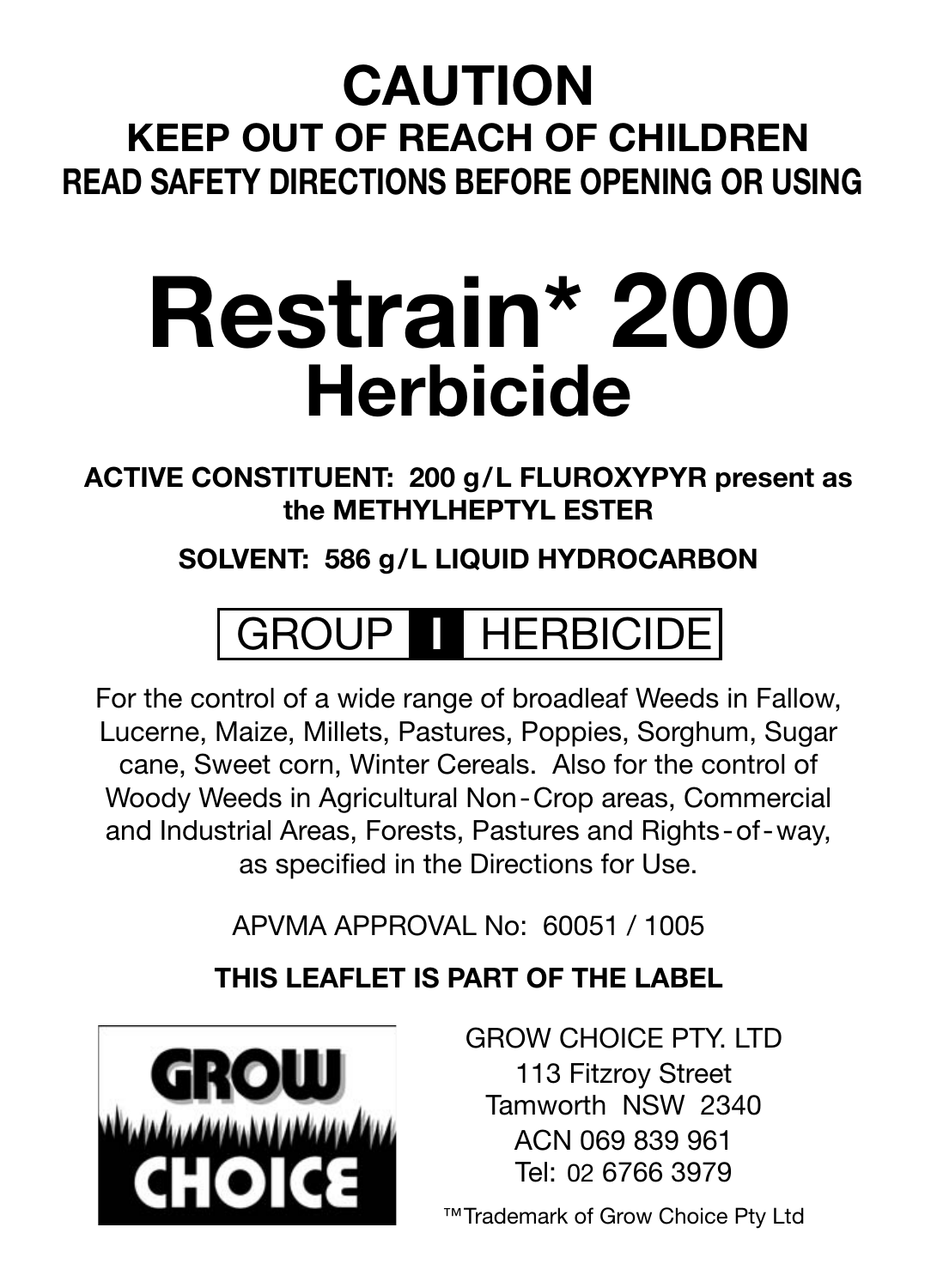# DIRECTIONS FOR USE **DIRECTIONS FOR USE**

## **RESTRAINTS RESTRAINTS**

DO NOT apply to plants which may be stressed (not actively growing) due to prolonged periods of extreme cold, moisture stress (water-logged or drought **DO NOT** apply to plants which may be stressed (not actively growing) due to prolonged periods of extreme cold, moisture stress (water-logged or drought affected) poor nutrition, presence of disease, or previous herbicide treatment as reduced levels of control may result. affected) poor nutrition, presence of disease, or previous herbicide treatment as reduced levels of control may result.

Thorough coverage of both foliage and stems, to the point of runoff, is essential for high volume applications (see GENERAL INSTRUCTIONS; application Thorough coverage of both foliage and stems, to the point of runoff, is essential for high volume applications (see **GENERAL INSTRUCTIONS;** application methods WOODY WEED SITUATIONS section). methods **WOODY WEED SITUATIONS** section).

DO NOT spray if rain is likely to occur within one hour. DO NOT spray if rain is likely to occur within one hour.

# Table 1: Woody Weeds in Agricultural Non-Crop Areas and Rights-of-Way, Commercial and Industrial Areas, Forests and Pastures. **Table 1: Woody Weeds in Agricultural Non-Crop Areas and Rights-of-Way, Commercial and Industrial Areas, Forests and Pastures.**

. Legumes present at the time of spraying will be severely damaged. • Legumes present at the time of spraying will be severely damaged.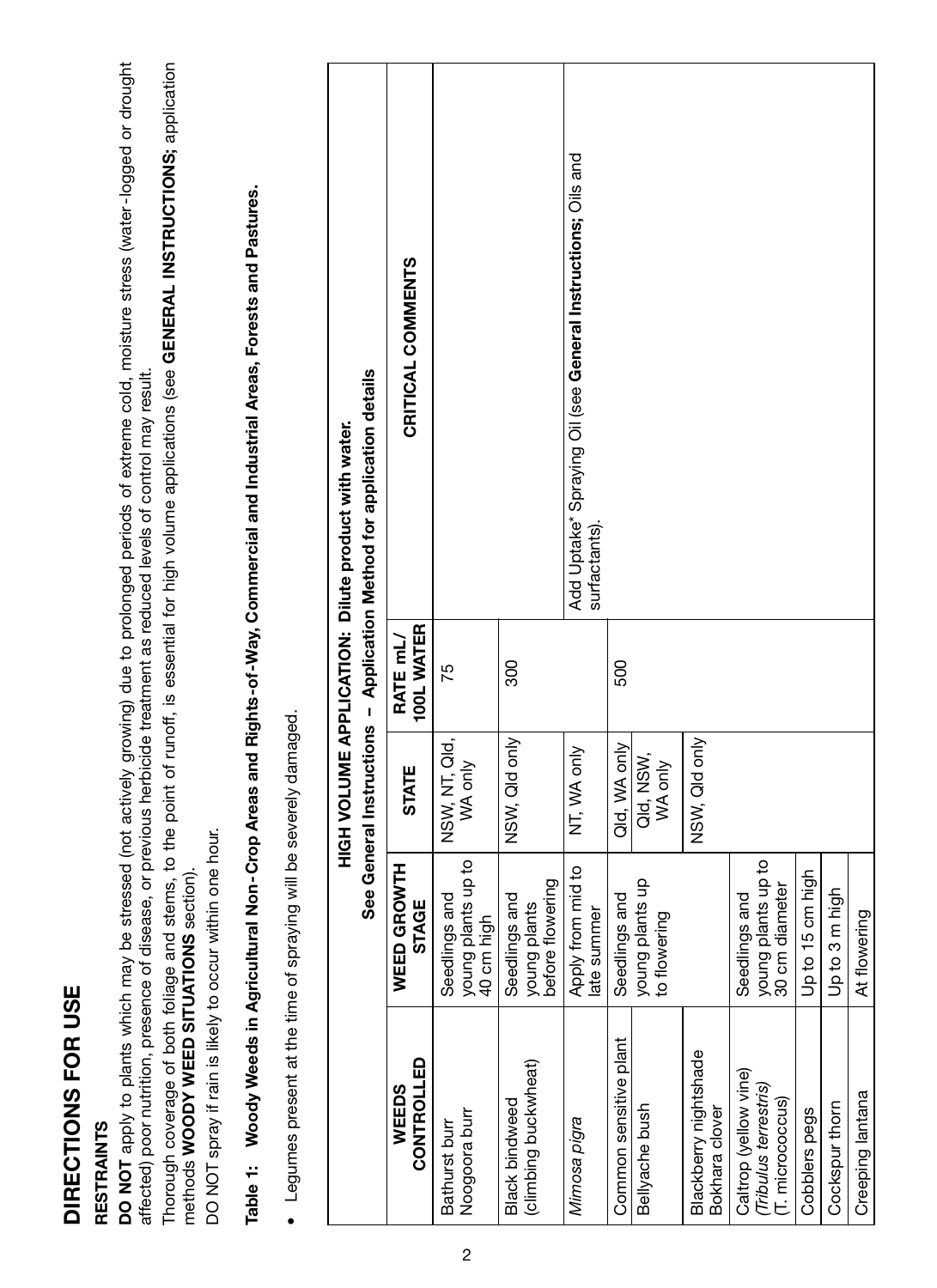| See General Instructions - Application Method for application details<br>HIGH VOLUME APPLICATION: Dilute product with water. | CRITICAL COMMENTS                  |                                                  |                                               | Boom spray: Restrain 200 at 0.3 L/ha + 0.5 L/ha of 2,4-D amine<br>(500 g/L) |                                                 |                                                              |                                                  |
|------------------------------------------------------------------------------------------------------------------------------|------------------------------------|--------------------------------------------------|-----------------------------------------------|-----------------------------------------------------------------------------|-------------------------------------------------|--------------------------------------------------------------|--------------------------------------------------|
|                                                                                                                              | 100L WATER<br>RATE <sub>mL</sub> / | 500                                              |                                               |                                                                             |                                                 |                                                              |                                                  |
|                                                                                                                              | <b>STATE</b>                       | NSW, Qld only                                    |                                               |                                                                             |                                                 |                                                              |                                                  |
|                                                                                                                              | WEED GROWTH<br><b>STAGE</b>        | young plants up<br>to flowering<br>Seedlings and | Seedlings and<br>rosettes up to<br>30 cm high | young plants up<br>Seedlings and<br>to flowering                            | young plants up<br>Seedlings and<br>to 2 m high | young plants up<br>Seedlings and<br>to flowering             | young plants up<br>Seedlings and<br>to flowering |
|                                                                                                                              | <b>CONTROLLED</b><br>WEEDS         | Crofton weed<br>Mistflower                       | Docks (Rumex spp.)                            | Hexham scent                                                                | Honey locust                                    | Small flowered mallow<br>(Malva parviflora)<br>(Marshmallow) | Yellowflower<br>Devil's claw                     |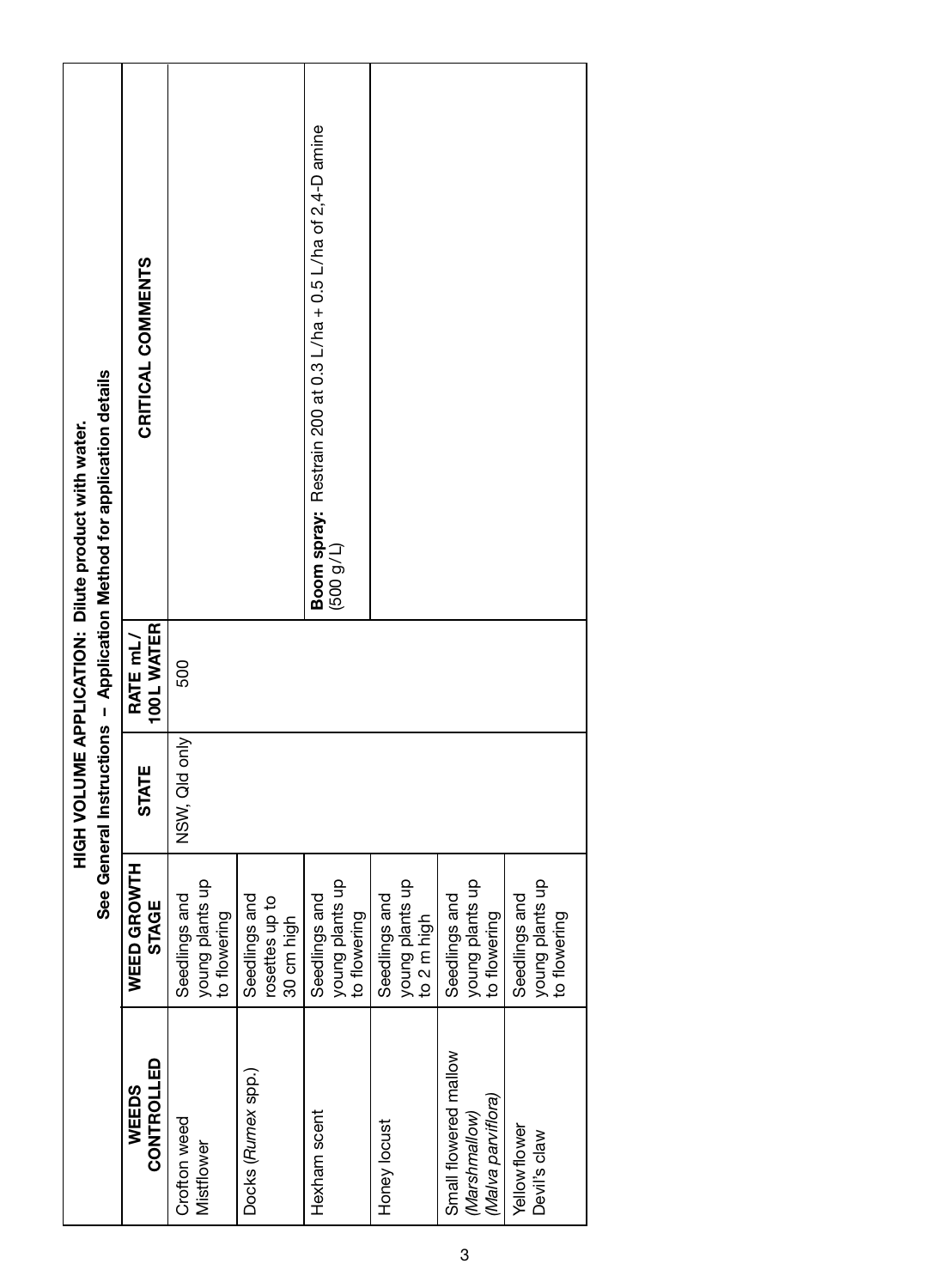|                                                            |                                                  |                     |                               | See General Instructions - Application Method for application details<br>HIGH VOLUME APPLICATION: Dilute product with water.                                                  |
|------------------------------------------------------------|--------------------------------------------------|---------------------|-------------------------------|-------------------------------------------------------------------------------------------------------------------------------------------------------------------------------|
| <b>WEEDS</b>                                               | WEED GROWTH                                      |                     |                               |                                                                                                                                                                               |
| CONTROLLED                                                 | <b>STAGE</b>                                     | <b>STATE</b>        | <b>RATE mL/</b><br>100L WATER | CRITICAL COMMENTS                                                                                                                                                             |
| Lantana                                                    | regrowth 0.5 to<br>Seedlings and<br>1.2 m high   | NSW, Qld only       | 500                           | Apply to actively growing plants from October to April. Some regrowth<br>may occur particularly when treating old woody plants with sparse<br>canopies.                       |
|                                                            | regrowth 1.2 to<br>Plants and<br>2 m high        |                     | 1000                          |                                                                                                                                                                               |
| <b>Blue heliotrope</b>                                     | Flowering                                        |                     |                               |                                                                                                                                                                               |
| Limebush                                                   | Infestations up to<br>1.5 m high only            |                     |                               |                                                                                                                                                                               |
| Madeira vine                                               | Apply at time of<br>active growth                |                     | 500                           |                                                                                                                                                                               |
| (Euphorbia heterophylla)<br>Milkweed                       | 3 leaf to flowering                              | Qld only            | 1000                          | Repeat applications will be necessary to control subsequent<br>germinations.                                                                                                  |
| Common sowthistle                                          | young plants up<br>Seedlings and<br>to bolting   | NSW, Qld only       | 500                           | Add a surfactant (see GENERAL INSTRUCTIONS; Oils and<br>surfactants).                                                                                                         |
| Mother-of-millions<br>(Kalanchoe spp.)                     | before flowering<br>Seedling and<br>young plants |                     | 600                           |                                                                                                                                                                               |
| Prickly acacia                                             | young plants up<br>Seedling and<br>to 2 m high   | Qld only            | 750                           | Add Uptake* Spraying Oil (see GENERAL INSTRUCTIONS; Oils and<br>surfactants). Consult Tropical Weeds Research Centre, Charters<br>Towers, for specific advice on application. |
| Sida spp.                                                  | young plants up<br>Seedling and<br>to flowering  | NSW, NT,<br>Qld, WA | 1000                          |                                                                                                                                                                               |
| (Schinus terebinthifolius)<br><b>Broadleaf Pepper tree</b> | Mature leaves,<br>fruiting                       | Qld only            | 500                           | Winter application only. Contact Alan Fletcher Research Station for<br>more information.                                                                                      |
| (Sida cordifolia)<br>Flannel weed                          |                                                  |                     |                               |                                                                                                                                                                               |

Table 1: Woody Weeds in Agricultural Non-Crop Areas and Rights-of-Way, Commercial and Industrial Areas, Forests and Pastures. **Table 1: Woody Weeds in Agricultural Non-Crop Areas and Rights-of-Way, Commercial and Industrial Areas, Forests and Pastures.**

4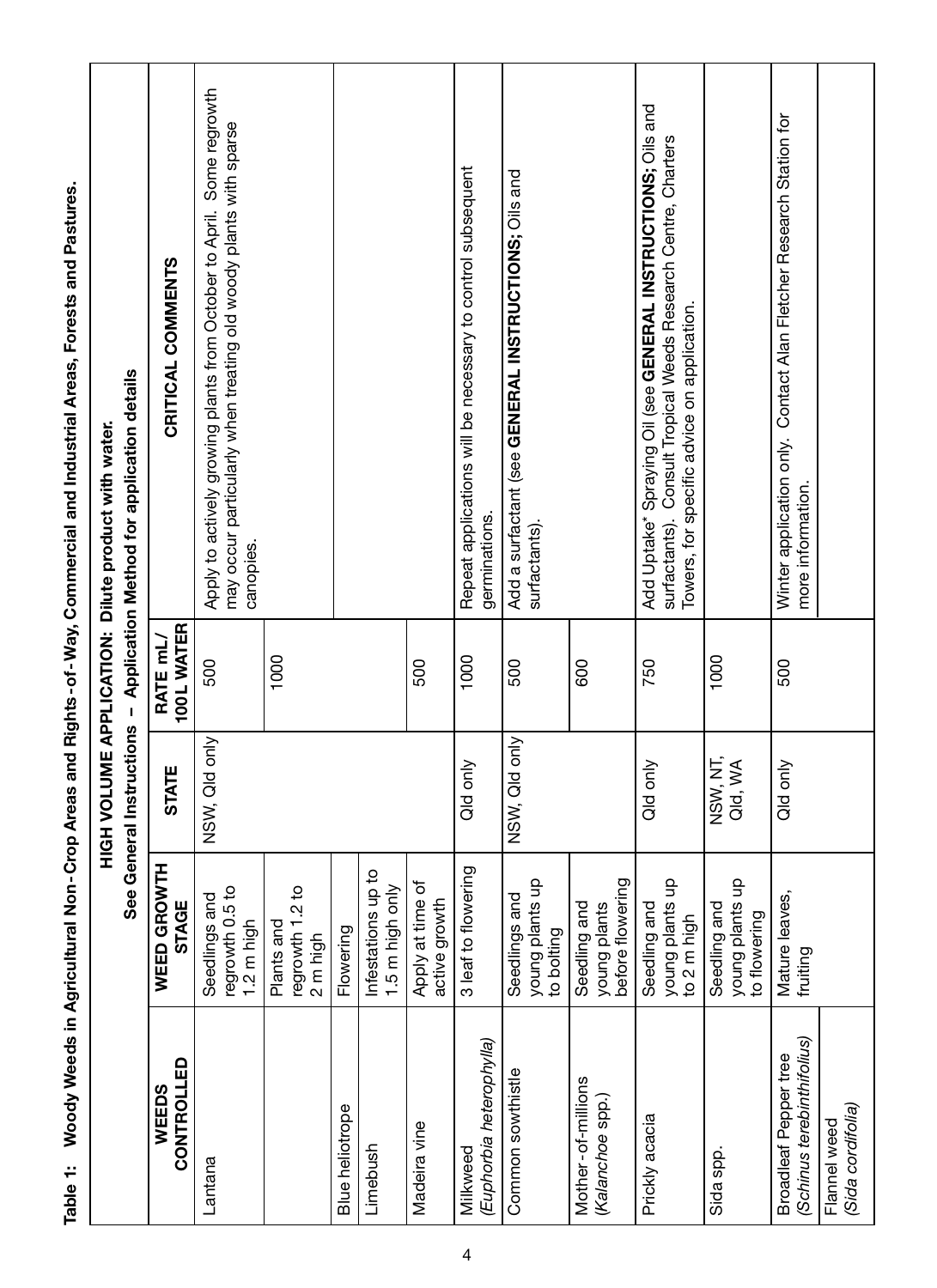| l<br>-<br>Prints |  |
|------------------|--|
| <b>Design</b>    |  |

| See General Instructions - Application Method for application details<br>HIGH VOLUME APPLICATION: Dilute product with water. | CRITICAL COMMENTS      | Add Uptake* Spraying Oil (see GENERAL INSTRUCTIONS; Oils and<br>surfactants). | Use 70mL/15 L for a knapsack.      | Some regrowth will usually occur and will require retreatment. | Apply to actively growing plants when soil moisture is plentiful. Some<br>regrowth may occur particularly when treating old woody plants with<br>sparse canopies and under dry conditions. |                                                |
|------------------------------------------------------------------------------------------------------------------------------|------------------------|-------------------------------------------------------------------------------|------------------------------------|----------------------------------------------------------------|--------------------------------------------------------------------------------------------------------------------------------------------------------------------------------------------|------------------------------------------------|
|                                                                                                                              | 100L WATER<br>RATE mL/ | 750                                                                           | 450                                | 1500                                                           | 500                                                                                                                                                                                        | $\frac{8}{1000}$                               |
|                                                                                                                              | <b>STATE</b>           | Qld only                                                                      | Qld, NT,<br>≸                      | All States                                                     | NSW, Qld<br>only                                                                                                                                                                           |                                                |
|                                                                                                                              | WEED GROWTH<br>STAGE   | before flowering<br>Seedling and<br>young plants                              | Established plants<br>and regrowth | Young plants up<br>to and including<br>flowering               | Seeding plants or<br>regrowth 0.5 to<br>1.2 m high                                                                                                                                         | Plants or regrowth<br>1.2 to 2.0 m high<br>ăσ  |
|                                                                                                                              | CONTROLLED<br>WEEDS    | (Dark and light blue)<br>Snakeweed                                            | Stinking Passion Flower            | (Tradescantia albiflora)<br>Wandering jew                      | Acacia aulacocarpa<br>Wattles (including<br>A. decora                                                                                                                                      | A. harpophylla<br>A. leiocalyx<br>A. salicina) |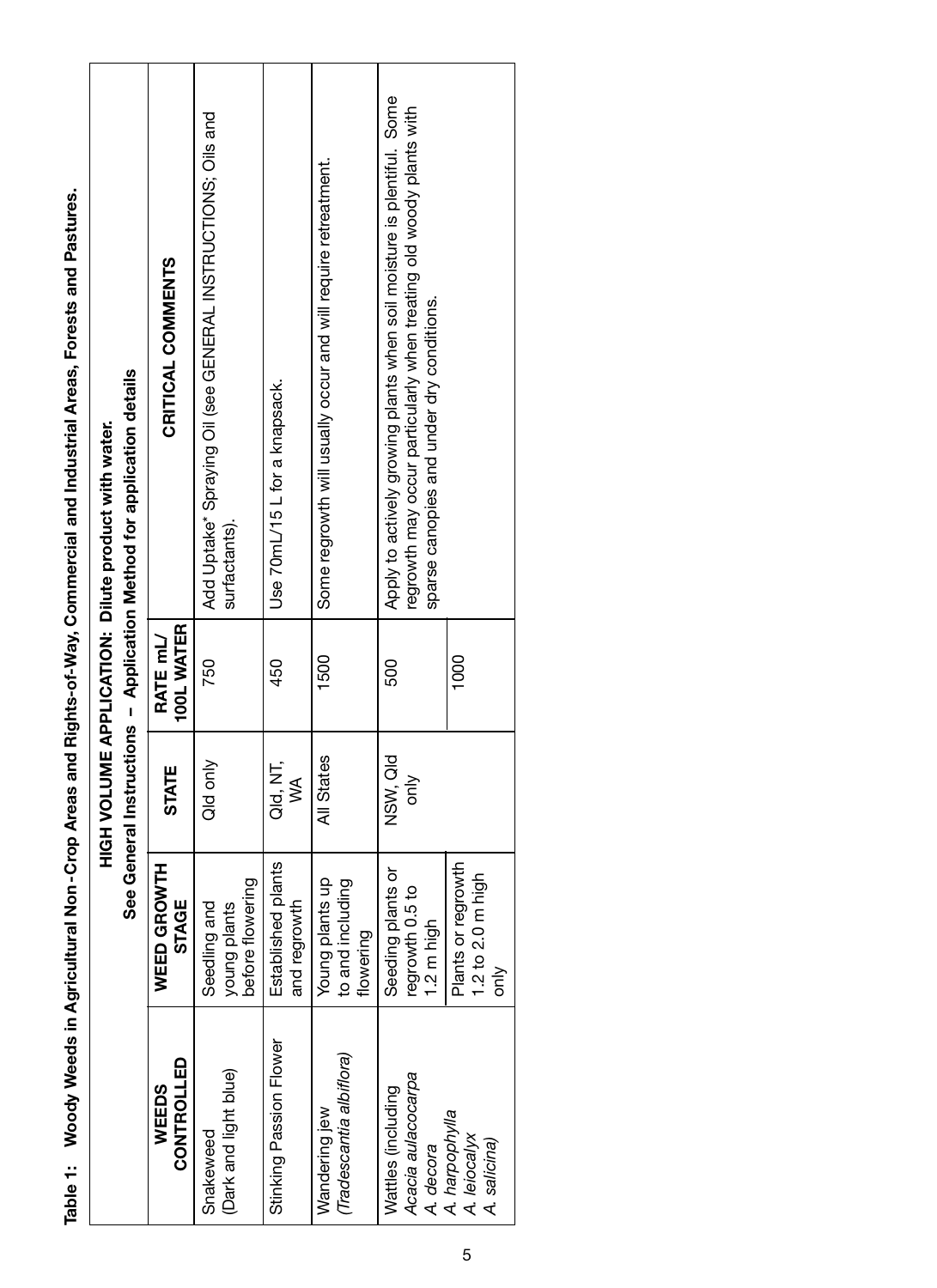|                                    |                                                                                |                          |                                                      | BASAL PARK AND CUT STUMP APPLICATION: Dilute product with diesel.<br>See General Instructions - Application Method for application details                                                      |
|------------------------------------|--------------------------------------------------------------------------------|--------------------------|------------------------------------------------------|-------------------------------------------------------------------------------------------------------------------------------------------------------------------------------------------------|
| <b>CONTROLLED</b><br>WEEDS         | <b>WEED GROWTH</b><br><b>STAGE</b>                                             | <b>STATE</b>             | <b>RATE L/100L</b><br>of DIESEL                      | CRITICAL COMMENTS                                                                                                                                                                               |
| (Celtis sinensis)<br>Celtis        | Young plants up to<br>2 m high and 20 cm<br>Basal Bark only:<br>basal diameter | Qld only                 | 3.5                                                  | Treat stems from ground level to where multi-stemmed trunks branch.                                                                                                                             |
| Chinee apple                       | basal diameter<br>Up to 15 cm                                                  |                          | S                                                    | the ground. Contact the Land Protection Branch, Department of Lands,<br>With basal bark, treat circumference of stem to a height of 45 cm from<br>Old, for further information on Chinee Apple. |
| Cockspur thorn                     | Basal Bark only:<br>basal diameter<br>Up to 5 cm                               |                          | $\sim$                                               |                                                                                                                                                                                                 |
| (Acacia farnesiana)<br>Mimosa bush | basal diameter<br>Up to 5 cm                                                   | Qld, WA<br>$\frac{1}{6}$ | က                                                    |                                                                                                                                                                                                 |
| Prickly acacia                     | basal diameter<br>Up to 10 cm                                                  | Qild only                | $\frac{5}{1}$                                        |                                                                                                                                                                                                 |
| Honey locust                       | Plants up to 10 cm<br>basal diameter                                           | Qld, NSW<br>only         | $\frac{5}{1}$                                        | With basal bark, treat circumference of stem to a height of 45 cm from<br>the ground. For cut stump application use a rate of 5L/100 diesel                                                     |
|                                    | Plants 10 to 20 cm<br>basal diameter                                           |                          | က                                                    | for all plant sizes. Contact the Land Protection Branch, Department of<br>Lands, Qld, for further information on Honey Locust.                                                                  |
|                                    | Plants >20 cm<br>basal diameter                                                |                          | 5                                                    |                                                                                                                                                                                                 |
| (Agave spp.)<br>Sisal hemp         | All growth stages                                                              | Qld only                 | ო                                                    | Department of Lands, Qld for advice to control large infestations.<br>Treat as an overall spray. Contact The Land Protection Branch,                                                            |
|                                    |                                                                                |                          | undiluted<br>per plant<br>product<br>$10 \text{ mL}$ | Lever out centre of plant with crowbar and immediately treat the<br>exposed cut area.                                                                                                           |

Table 1: Woody Weeds in Agricultural Non-Crop Areas and Rights-of-Way, Commercial and Industrial Areas, Forests and Pastures. **Table 1: Woody Weeds in Agricultural Non-Crop Areas and Rights-of-Way, Commercial and Industrial Areas, Forests and Pastures.**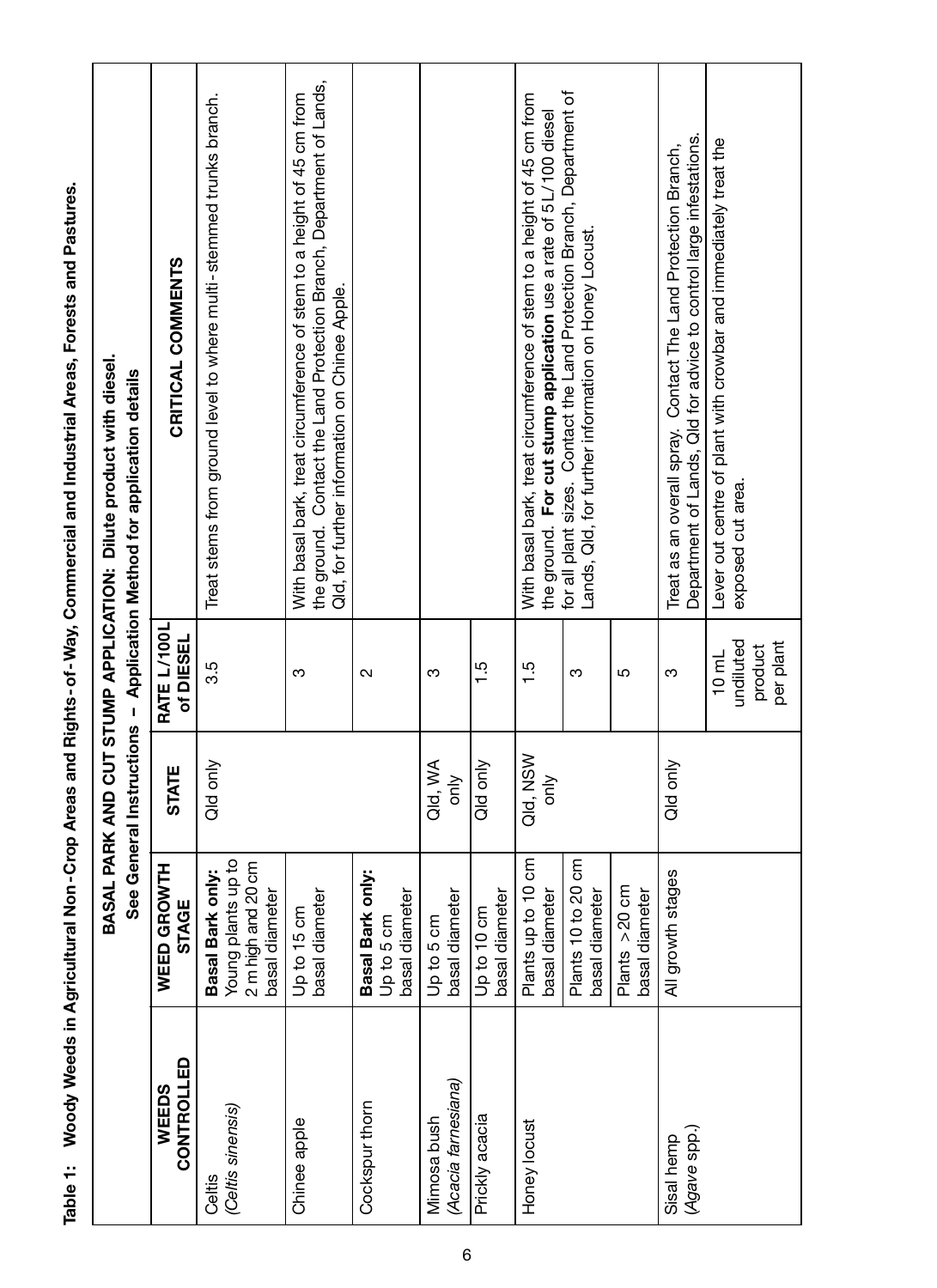|                                                                                                                                       | CRITICAL COMMENTS              | Add Uptake Spraying Oil at the rate of 1 L/100 L spray mix. Apply to<br>Contact the Department of Primary Industries and Fisheries, NT for<br>actively growing plants from mid to late summer.<br>further information.<br>Aerial application: | LOW VOLUME, HIGH CONCENTRATE APPLICATION: Use a drench gun or gas- powered gun.<br>See General Instructions - Application Method for application details | CRITICAL COMMENTS                 | Apply a 50 mL dose per 5m <sup>2</sup> of bush surface area. | Apply a 50 mL dose per cubic metre of bush                    |
|---------------------------------------------------------------------------------------------------------------------------------------|--------------------------------|-----------------------------------------------------------------------------------------------------------------------------------------------------------------------------------------------------------------------------------------------|----------------------------------------------------------------------------------------------------------------------------------------------------------|-----------------------------------|--------------------------------------------------------------|---------------------------------------------------------------|
| See General Instructions - Application Method for application details<br>BROADCAST AND AERIAL APPLICATION: Dilute product with water. | RATE<br>L/ha                   | ಕ                                                                                                                                                                                                                                             |                                                                                                                                                          | L/10L<br>WATER<br>RATE            |                                                              |                                                               |
|                                                                                                                                       | <b>STATE</b>                   | NT, WA only                                                                                                                                                                                                                                   |                                                                                                                                                          | <b>STATE</b>                      | NSW, Qld<br>only                                             | NSW only                                                      |
|                                                                                                                                       | GROWTH<br><b>STAGE</b><br>WEED | Actively growing<br>plants                                                                                                                                                                                                                    |                                                                                                                                                          | GROWTH<br>STAGE<br>WEED           | <b>Isolated bushes</b><br>up to 1.2 m<br>high only           | green fruit up to<br>Apply from late<br>flowering to<br>1.2 m |
|                                                                                                                                       | CONTROLLED<br>WEEDS            | Mimosa pigra                                                                                                                                                                                                                                  |                                                                                                                                                          | <b>CONTROLLED</b><br><b>WEEDS</b> | Limebush                                                     | (Hymenanthera dentata)<br>Tree violet                         |

Table 1: Woody Weeds in Agricultural Non-Crop Areas and Rights-of-Way, Commercial and Industrial Areas, Forests and Pastures. **Table 1: Woody Weeds in Agricultural Non-Crop Areas and Rights-of-Way, Commercial and Industrial Areas, Forests and Pastures.**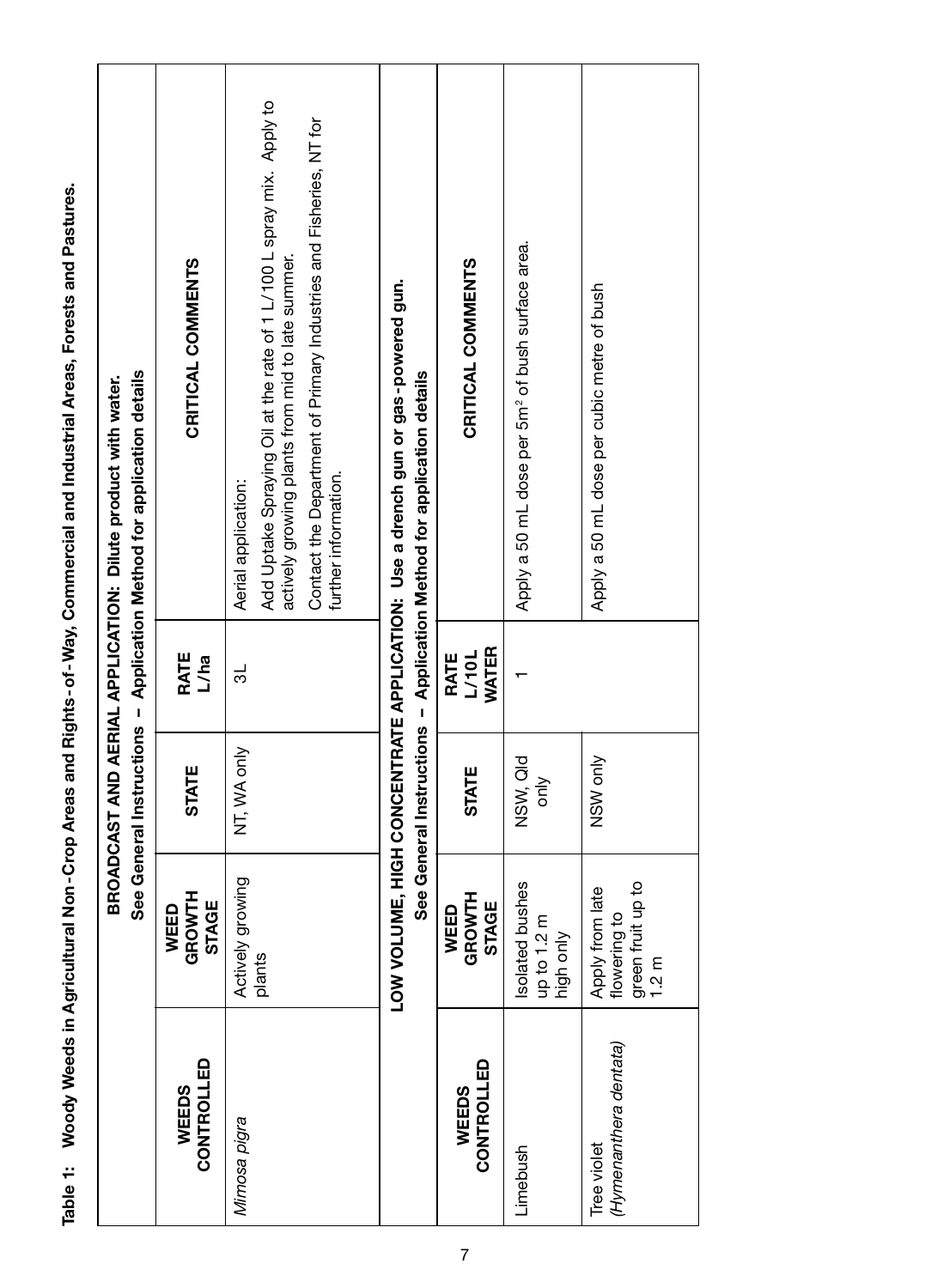# Table 2: Established Grass Pastures **Table 2: Established Grass Pastures**

| CRITICAL COMMENTS                     | Add Uptake Spraying Oil at 1 L/ha                                                        | Some regrowth will occur. Treat regrowth the following season for best<br>results. Use at least 200 L water/ha. | 0.75 or   Add Uptake Spraying Oil at 1 L/ha.To ensure maximum effect, delay<br>0.375 +1.5 -2 application until the majority of shoots have emerged. Follow-up<br>2,4-D amine   treatment of regrowth is critical for best control |
|---------------------------------------|------------------------------------------------------------------------------------------|-----------------------------------------------------------------------------------------------------------------|-----------------------------------------------------------------------------------------------------------------------------------------------------------------------------------------------------------------------------------|
| RATE<br>L/ha                          |                                                                                          |                                                                                                                 | (500 g/L)                                                                                                                                                                                                                         |
| <b>STATE</b>                          | Qld, WA only                                                                             | and Vic only<br>ACT, NSW                                                                                        | NSW only                                                                                                                                                                                                                          |
| <b>GROWTH</b><br><b>STAGE</b><br>WEED | Apply before<br>flowering                                                                | (usually late Nov<br>Apply from bud<br>to full bloom<br>to early Jan                                            | berry-set (usually<br>flowering to early<br>From onset of<br>mid-summer)<br>spring to                                                                                                                                             |
| CONTROLLED<br>WEEDS                   | Common sensitive plant<br>Giant sensitive plant<br>Blue billygoat weed<br>Spinyhead sida | St John's wort                                                                                                  | Silverleaf nightshade                                                                                                                                                                                                             |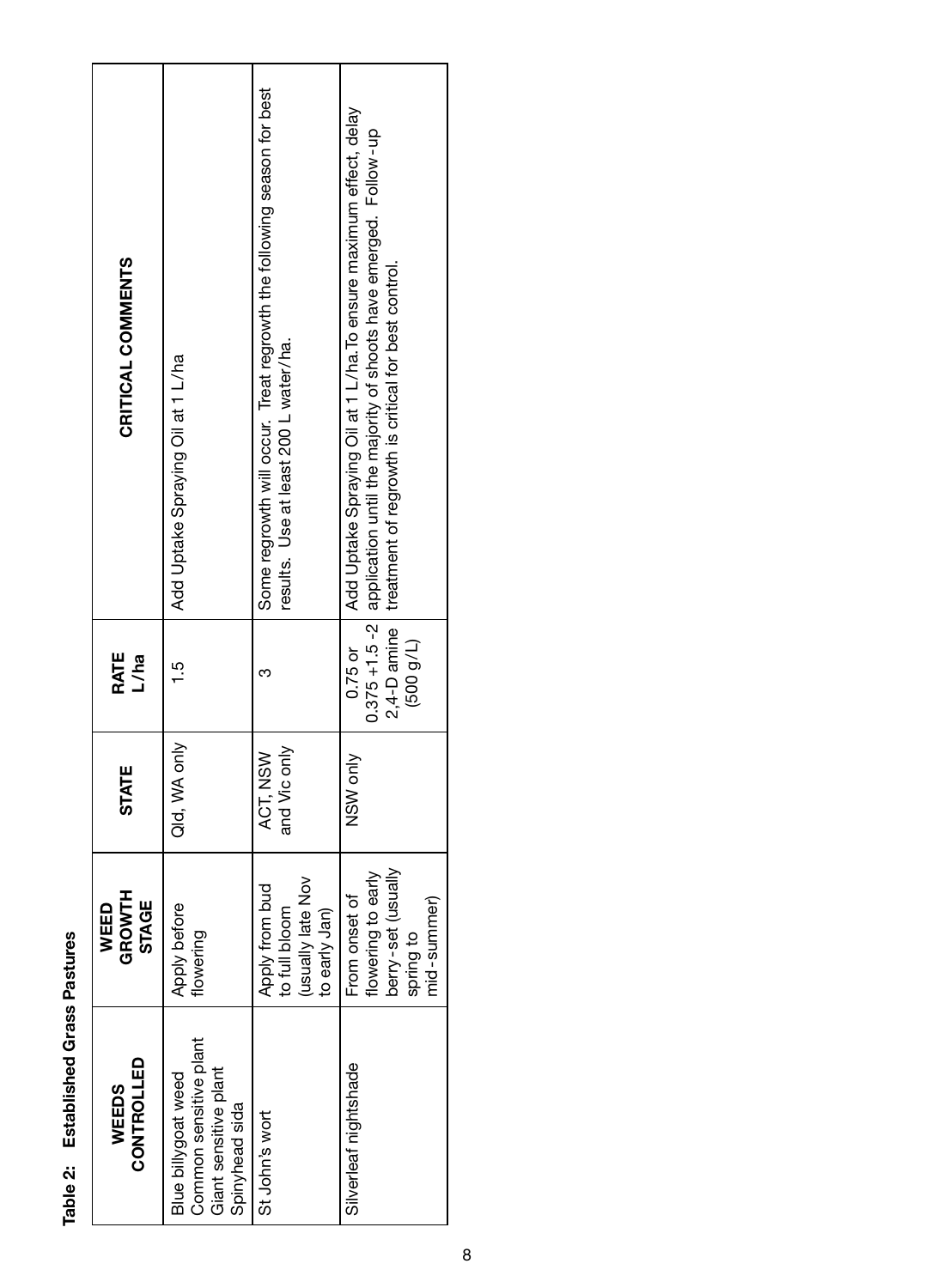| CRITICAL COMMENTS                     | nozzles to prevent herbicide coming in contact with<br>the crop's leaves and the growing point (meristem).<br>Sorghum: From 8 leaf to boot stage, use dropper |                                                                         |                                     |                                 | Maize and sweet corn: From 6 leaf to just before                                                                                                      | herbicides coming in contact with the crop's leaves<br>tasselling, use dropper nozzles to prevent the | and the growing point (meristem). | Millets: DO NOT use mixes with atrazine.                                                                                                                                                      |                                        | (1) This treatment may be slightly damaging to<br>the crop. | To minimise crop damage apply using dropper<br>nozzles at all crop stages |                              |                                 |                                 |
|---------------------------------------|---------------------------------------------------------------------------------------------------------------------------------------------------------------|-------------------------------------------------------------------------|-------------------------------------|---------------------------------|-------------------------------------------------------------------------------------------------------------------------------------------------------|-------------------------------------------------------------------------------------------------------|-----------------------------------|-----------------------------------------------------------------------------------------------------------------------------------------------------------------------------------------------|----------------------------------------|-------------------------------------------------------------|---------------------------------------------------------------------------|------------------------------|---------------------------------|---------------------------------|
| RATE<br>L/ha                          | 0.5                                                                                                                                                           | 0.75                                                                    |                                     | 0.5                             | 0.75                                                                                                                                                  | 0.5                                                                                                   | 0.75                              | 1.5                                                                                                                                                                                           | $0.75 +$                               | Uptake at<br>1 L/ha                                         | +2 Latrazine<br>1.5 or 0.75<br>(1/6 009)                                  |                              | 0.75                            |                                 |
| GROWTH<br>STAGE<br>WEED               | Up to 15 cm tall<br>2 to 8 leaf                                                                                                                               | 15 to 30 cm tall                                                        | Seedling plants<br>up to 15 cm tall | Up to 20 cm tall<br>2 to 8 leaf | 20 to 50 cm tall                                                                                                                                      | Up to 10 cm<br>diameter                                                                               | 10 to 30 cm<br>diameter           | Up to 10 cm tall<br>2 to 6 leaf                                                                                                                                                               | Full flower to                         | early berry                                                 | Up to 12 leaf<br>and before<br>flowering                                  |                              | Up to 15 cm tall<br>2 to 8 leaf | Up to 20 cm tall<br>2 to 5 leaf |
| CONTROLLED<br>WEEDS                   | Wild gooseberry<br>Apple-of-Peru<br>Annual ground<br>Noogoora burr<br>(Physalis spp.)<br>Bathurst burr<br>cherry                                              |                                                                         |                                     |                                 | Portulaca<br>Pigweed                                                                                                                                  | pleracea)                                                                                             | Sesbania pea                      | Silverleaf                                                                                                                                                                                    | NSW only) <sup>(1)</sup><br>nightshade | Acanthospermum<br><i>ispidum</i><br>Qld only)<br>Starburr   |                                                                           | Thornapples<br>(Datura spp.) | Volunteer sunflower             |                                 |
| GROWTH<br><b>STAGE</b><br><b>GROP</b> | roots are present, from<br>Apply when secondary                                                                                                               | 4 fully expanded leaves<br>(15 cm tall) up to boot<br>also see CRITICAL | COMMENTS)                           |                                 | CRITICAL COMMENTS)<br>3 fully expanded leaves<br>roots are present, from<br>Apply when secondary<br>before tasselling (see<br>(10 cm tall) up to just |                                                                                                       |                                   | than before heads start<br>Spray when secondary<br>tillers. (See CRITICAL<br>roots have developed<br>to form at the base of<br>tillering, and not later<br>usually early to mid-<br>COMMENTS) |                                        |                                                             |                                                                           |                              |                                 |                                 |
| <b>CROP</b>                           | Sorghum                                                                                                                                                       |                                                                         |                                     |                                 | Maize &                                                                                                                                               | Sweet corn                                                                                            |                                   | Millets                                                                                                                                                                                       |                                        |                                                             |                                                                           |                              |                                 |                                 |

Table 3: Sorghum, Maize, Millets and Sweet Corn (NSW & Qld Only) **Table 3: Sorghum, Maize, Millets and Sweet Corn (NSW & Qld Only)**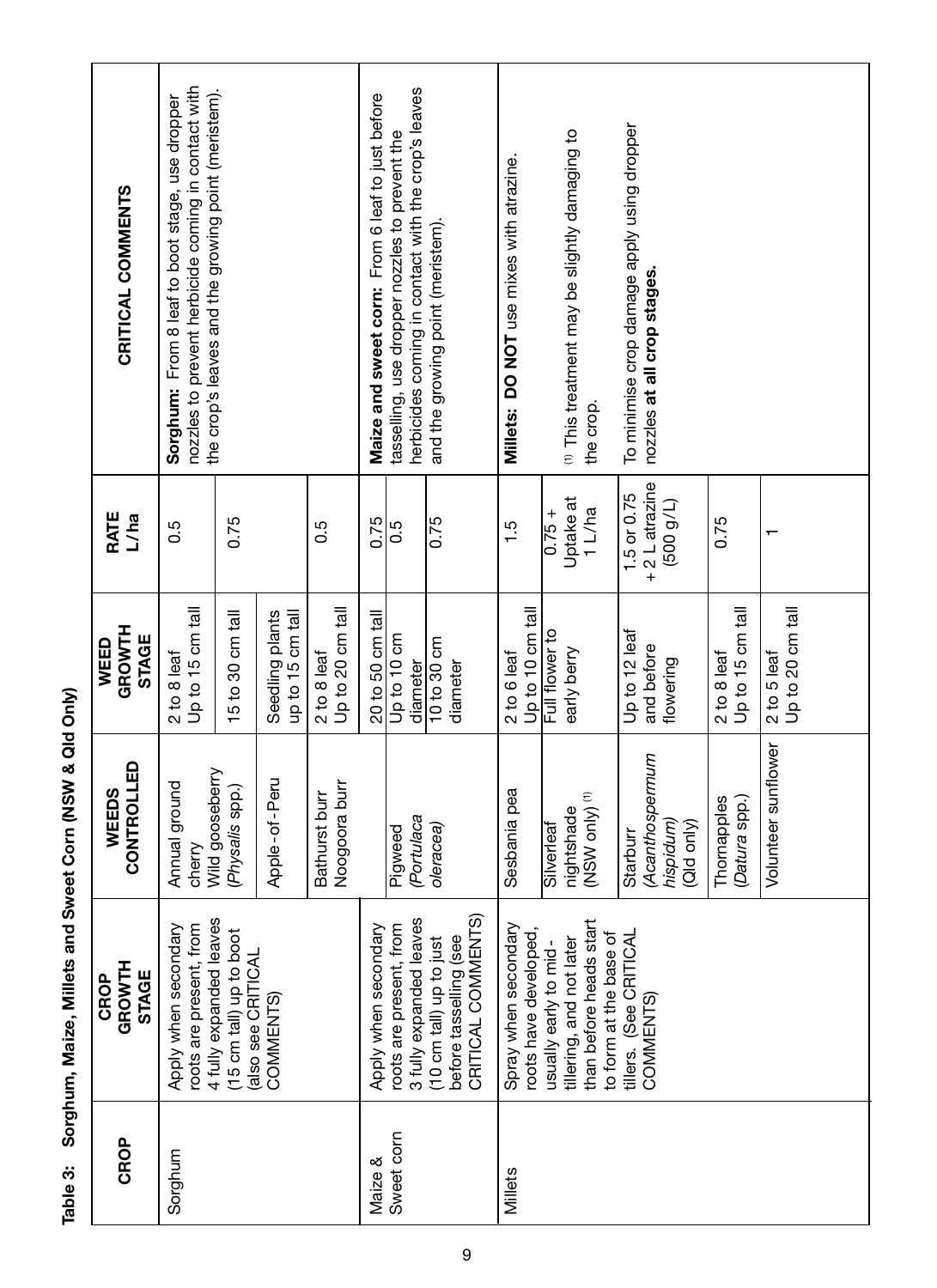|                                                                          | CRITICAL COMMENTS              | DO NOT add an oil to mixtures of Restrain 200 and<br>Use the high rate $(0.75 + 2 L)$ when the weeds are<br>Add a surfactant (See GENERAL INSTRUCTIONS;<br>Use the low rate $(0.5 + 1.5 L)$ when weeds are<br>Restrain 200 is generally more compatible with<br>Liquid atrazine products (see GENERAL<br>NSTRUCTIONS; compatibility section).<br>larger (7 - 15 cm tall / diameter)<br>small (5-7 cm tall / diameter).<br>Oils and surfactants)<br>atrazine.        |                           | CRITICAL COMMENTS              |                                                |
|--------------------------------------------------------------------------|--------------------------------|---------------------------------------------------------------------------------------------------------------------------------------------------------------------------------------------------------------------------------------------------------------------------------------------------------------------------------------------------------------------------------------------------------------------------------------------------------------------|---------------------------|--------------------------------|------------------------------------------------|
|                                                                          | <b>RATE</b><br>L/Ia            | $1 + 4.5$ atrazine<br>$1 + 2$ atrazine<br>$(500 g/L)$ or<br>0.75 + 2 of<br>$0.5 + 1.5$ of<br>flowable<br>flowable<br>flowable<br>(500 g/L)<br>flowable<br>(1/6 009)<br>atrazine<br>atrazine                                                                                                                                                                                                                                                                         |                           | RATE<br>L/ra                   |                                                |
|                                                                          | GROWTH<br>STAGE<br>WEED        | nodes up to 15 cm<br>Cotyledons to 4<br>Seedling plants<br>up to 15 cm tal<br>or rosettes up<br>Up to 15 cm<br>to 15 cm<br>diameter<br>diameter                                                                                                                                                                                                                                                                                                                     | Sweet Corn: Tasmania Only | GROWTH<br>STAGE<br>WEED        | 3 to 5 leaf                                    |
| Restrain 200 in tank-mixes with atrazine: Sorghum, Maize and Sweet corn. | CONTROLLED<br>WEEDS            | Hairy wandering jew<br>terrestris, T. microccus<br>Cowvine (peach vine)<br>weed, Bladder ketmia<br>Caltrope (yellow vine)<br>Redshank, Anoda<br>including Tribulus<br>Green amaranth,<br>Dwarf amaranth,<br>and T. maximus<br>Boggabri weed,<br>portulacastrum)<br>Black pigweed<br>spp. Including:<br>benghalensis)<br>lonchophylla)<br>Amaranthus<br>Commelina<br>Trianthema<br>Euphorbia<br>Mintweed<br><i><b>Ipomoea</b></i><br>Volunteer<br>peanuts<br>davidii |                           | CONTROLLED<br>WEEDS            | Volunteer potatoes<br>nightshade<br>Blackberry |
|                                                                          | GROWTH<br>STAGE<br><b>GROP</b> | than before heads start<br>Spray when secondary<br>roots have developed,<br>to form at the base of<br>tillers. (See CRITICAL<br>tillering, and not later<br>-bim of yine yilsuar<br>COMMENTS)                                                                                                                                                                                                                                                                       |                           | GROWTH<br>STAGE<br><b>CROP</b> | 3 to 5 leaf                                    |
|                                                                          | <b>CROP</b>                    | (continued)<br>sweetcorn<br>Sorghum<br>Maize &<br>Millets                                                                                                                                                                                                                                                                                                                                                                                                           |                           | <b>CROP</b>                    | Sweet corn<br>only                             |

Table 3: Sorghum, Maize, Millets and Sweet Corn (NSW & Qld Only) **Table 3: Sorghum, Maize, Millets and Sweet Corn (NSW & Qld Only)**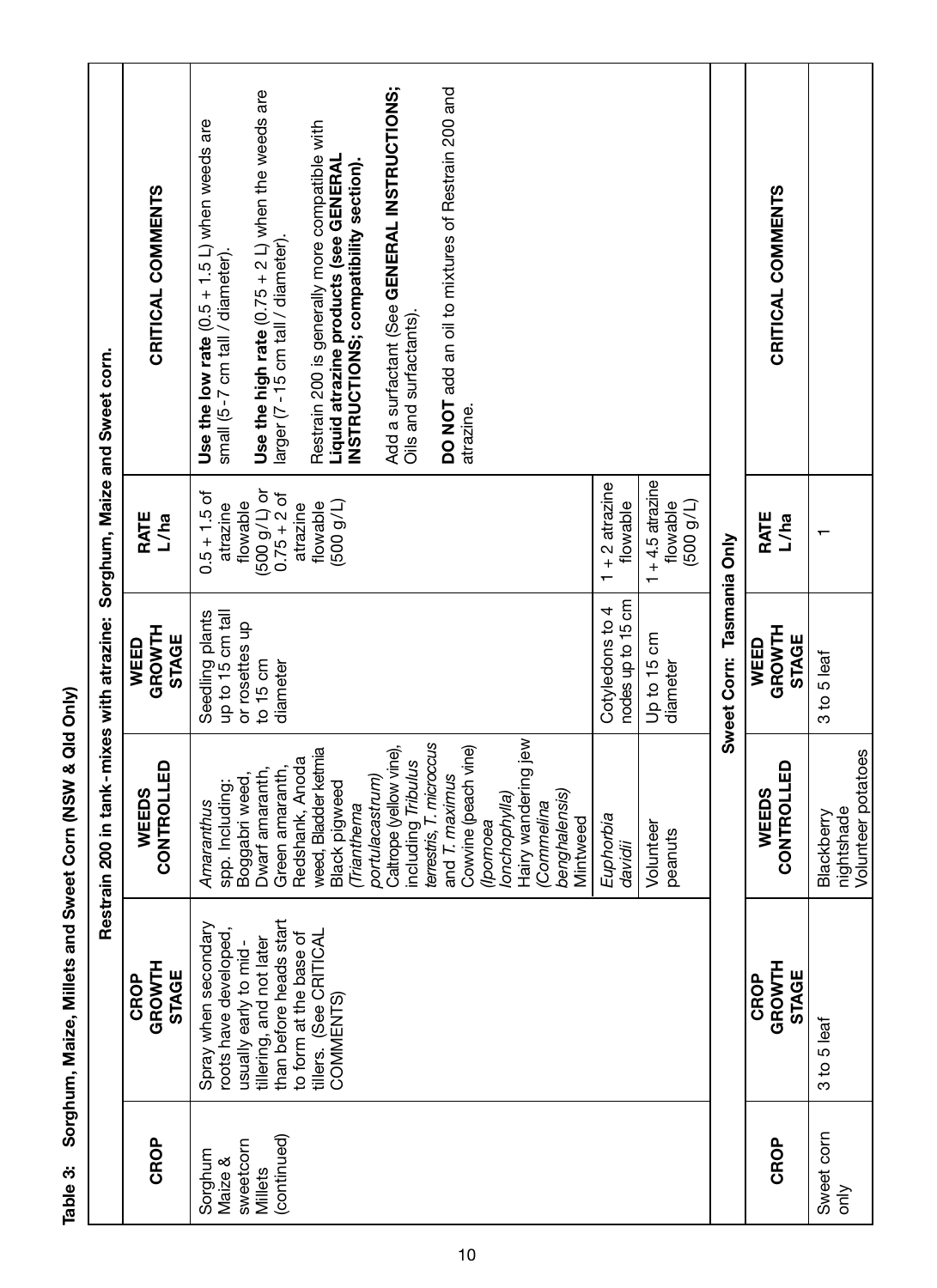| CRITICAL COMMENTS              | GENERAL INSTRUCTIONS: Oils and surfactants).<br><sup>(1)</sup> Add either Uptake or a surfactant (see |                             | Useful suppression only. | reduce crop selectivity. Apply at crop growth stages<br>according to the mixing partner's recommendation.<br>Mixtures: Mixing partners with Restrain 200 may |                                         |                  |                                                |                           |                         | Plants 15 to 30 cm tall will only be suppressed. |                               |                                                    | The Restrain rate depends on what other weeds are<br>present as listed above. See Mixtures comment<br>above. | Metsulfuron methyl (600 g/kg) @ 5 g/ha (this mix<br>does not control wild radish). | Eclipse @ 5-7 g/ha (use the 5 g rate on turnip weed<br>MCPA LVE (500 g/L) @ 700 mL/ha.<br>only). | MCPA Amine (500 g/L) @ 1.0 L/ha. |
|--------------------------------|-------------------------------------------------------------------------------------------------------|-----------------------------|--------------------------|--------------------------------------------------------------------------------------------------------------------------------------------------------------|-----------------------------------------|------------------|------------------------------------------------|---------------------------|-------------------------|--------------------------------------------------|-------------------------------|----------------------------------------------------|--------------------------------------------------------------------------------------------------------------|------------------------------------------------------------------------------------|--------------------------------------------------------------------------------------------------|----------------------------------|
| RATE<br>L/ha                   |                                                                                                       |                             | 0.5 <sup>(1)</sup>       | 5g Metsulfuron<br>$0.75$ or $0.5 +$<br>methyl <sup>(1)</sup>                                                                                                 |                                         | $1.5$ or $0.5 +$ | 5g Metsulfuron<br>methyl <sup>(1)</sup>        |                           | 1.5                     |                                                  |                               | Vetsulfuron<br>$0.5 + 5g$<br>methyl <sup>(1)</sup> | Vetsulfuron<br>$0.5$ to $1.5 +$<br>methyl <sup>(1)</sup> or                                                  | Eclipse <sup>(1)</sup> or<br>MCPALVE                                               | <b>MCPA</b> amine<br>$\delta$                                                                    |                                  |
| <b>STATE</b>                   | Vic, SA,<br>S                                                                                         | NSW, Vic<br>only            | NSW,                     | Qld only                                                                                                                                                     |                                         |                  | NSW, SA,<br>Qld, WA                            | Tas, Vic, WA<br>NSW, Qld, | NSW, Vic,<br>WA only    | WA and<br>Tas only                               | NSW, Qld, SA,<br>Tas, Vic, WA | NSW and<br>Qld only                                | Qld, NSW,<br>Vic, SA,<br>Tas, WA                                                                             |                                                                                    |                                                                                                  |                                  |
| <b>GROWTH</b><br>STAGE<br>WEED | 1 to 3 whorl                                                                                          |                             | 2 to 4 leaf              | 2 to 6 leaf                                                                                                                                                  | 2 to 5 leaf                             | 2 to 6 leaf      | $2 to 4$ lear                                  | 2 to 5 leaf               | 2 to 8 leaf             | 10 to 15 cm tall                                 | 2 to 3 leaf                   |                                                    | Up to 8 leaf and up<br>to 15 cm diameter                                                                     |                                                                                    |                                                                                                  |                                  |
| CONTROLLED<br>WEEDS            | (Galium tricomutum)<br>Bedstraw                                                                       | Galium aparine)<br>Cleavers | <b>Black bindweed</b>    | (Climbing buckwheat)                                                                                                                                         | Common sowthistle<br>Sonchus oleraceus) | Deadnettle       | Spiny emex (Doublegee,<br>Three cornered jack) | Prickly lettuce           | <b>Volunteer lupins</b> | Volunteer potato                                 | Wireweed                      |                                                    | Coronopus didymus)<br><b>Bittercress</b><br>Mustards                                                         | Shepherd's purse<br>Turnip weed                                                    | Wild radish<br><b>Mild turnip</b>                                                                |                                  |
| GROWTH<br><b>STAGE</b><br>CROP | Apply from 3<br>leaf to flag                                                                          | 13 to 39)<br>Zadoks         |                          |                                                                                                                                                              |                                         |                  |                                                |                           |                         |                                                  |                               |                                                    |                                                                                                              |                                                                                    |                                                                                                  |                                  |

Table 4: Winter Cereals (Wheat, Barley, Oats and Triticale) **Table 4: Winter Cereals (Wheat, Barley, Oats and Triticale)**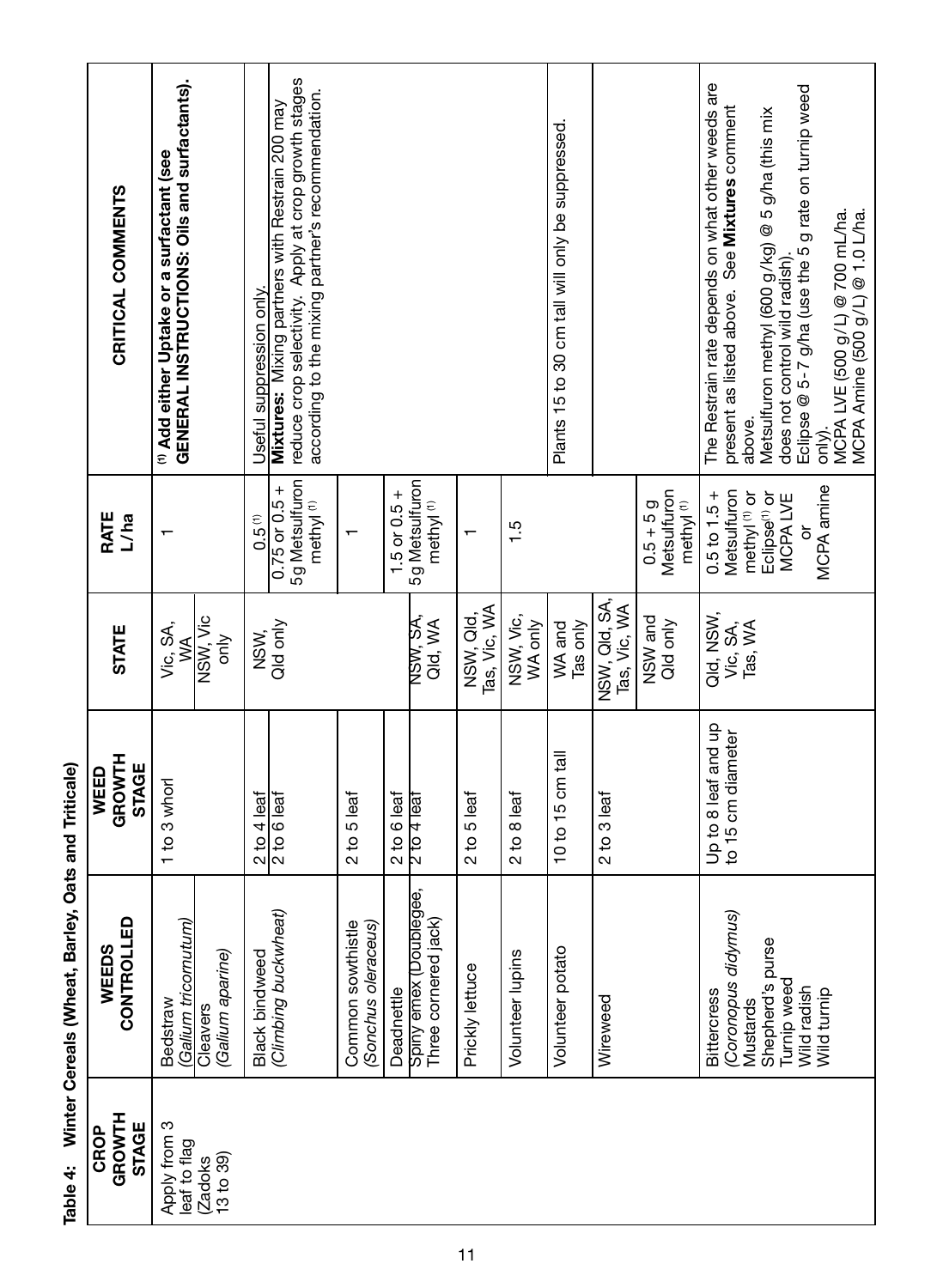| CRITICAL COMMENTS                     | (i) Add Uptake* Spraying Oil (see GENERAL INSTRUCTIONS; Oils and<br>surfactants). | When mixing with Glyphosate 450 to control both grass and broadleaf | weeds, refer to the Glyphosate 450 label for use rates and adjuvants | recommended for the grasses (see GENERAL INSTRUCTIONS;<br>compatibility section). | <sup>2)</sup> Delay treatment until the maximum number of shoots have emerged,<br>but before the onset of fruiting (late summer) | DO NOT treat plants showing symptoms from previous treatment. Use | the high rate when longer term weed control (6-10 months) is required<br>and delay planting crops during this period. The low rate will require<br>follow-up treatments. |                                 |                                   |                                                  |                                                    |                                                            |                                                     |
|---------------------------------------|-----------------------------------------------------------------------------------|---------------------------------------------------------------------|----------------------------------------------------------------------|-----------------------------------------------------------------------------------|----------------------------------------------------------------------------------------------------------------------------------|-------------------------------------------------------------------|--------------------------------------------------------------------------------------------------------------------------------------------------------------------------|---------------------------------|-----------------------------------|--------------------------------------------------|----------------------------------------------------|------------------------------------------------------------|-----------------------------------------------------|
| mL/100L<br><b>WATER</b><br>RATE       | $0.75^{(2)}$                                                                      |                                                                     | $0.5 + 1.2$                                                          | Glyphosate<br>450                                                                 |                                                                                                                                  | $0.5 + 1.0$                                                       | Glyphosate<br>450                                                                                                                                                        | $0.75^{(1)}$                    | Glyphosate<br>$0.75 + 1.0$<br>450 | Glyphosate<br>$0.5 + 1.2$<br>$1^{(1)}$ or<br>450 | Glyphosate<br>$0.375 + 0.8$<br>$1^{(1)}$ or<br>450 | Ξ,                                                         | Glyphosate<br>$0.75^{(1)}$ or<br>$0.5 + 1.2$<br>450 |
| <b>STATE</b>                          | NSW, Qld<br>only                                                                  | Vic, WA only<br>NSW, Qld,                                           | NSW, Qld                                                             | only                                                                              |                                                                                                                                  |                                                                   |                                                                                                                                                                          |                                 |                                   |                                                  |                                                    |                                                            | NSW, Qld,<br>WA only                                |
| <b>GROWTH</b><br><b>STAGE</b><br>WEED | 2 to 8 leaf, up<br>to 15 cm tall                                                  | 2 to 8 leaf, up<br>to 20 cm tall                                    | Pre-flowering                                                        | 4 to 8 leaf, up<br>to 10 cm tall                                                  | 2 to 10 leaf up to<br>10 cm diameter                                                                                             | Upto 15 cm                                                        | diameter                                                                                                                                                                 | Up to 10 cm<br>diameter         | Up to 60 cm<br>diameter           | 2 to 10 leaf up<br>to 20 cm diameter             | early flowering<br>Seedlings to                    | Up to 8 leaf up to<br>20 cm diameter                       | 2 to 8 leaf up to<br>15 cm diameter                 |
| CONTROLLED<br>WEEDS                   | Annual ground cherry<br>Wild gooseberry<br>(Physalis spp.)                        | Noogoora burr<br>Bathurst burr                                      | Bellvine                                                             | <b>Bladder ketmia</b>                                                             | pomoea lonchophylla<br>Cowvine (Peach vine)                                                                                      | Caltrope (yellow vine),                                           | including Tribulus terrestris,<br>T. maximus and<br>T. microccus                                                                                                         | (Portulaca oleracea)<br>Pigweed |                                   | Polymeria pusilla                                | Rhynchosia                                         | Smallflower mallow<br>(Malva parviflora)<br>or Marshmallow | Thomapples<br>(Datura spp.)                         |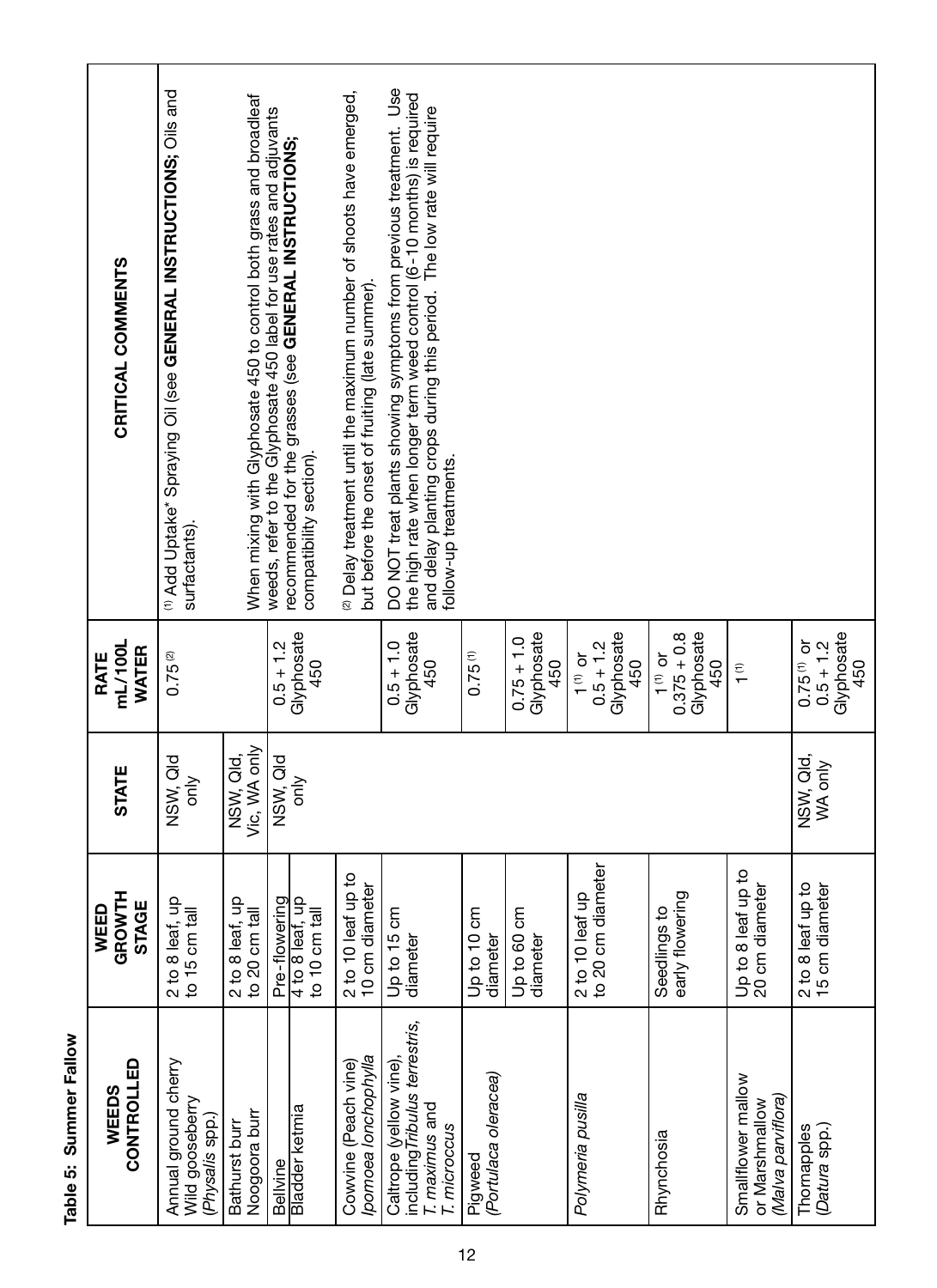| CRITICAL COMMENTS                 |                                                |                                                                 | To ensure maximum effect, delay application until the majority of shoots<br>for optimum control. If wanting to prevent seed set repeat applications<br>Follow-up treatment will be required to control regrowth and is critical<br>may be needed in the same season, although this does not lead to<br>Add Uptake Spraying Oil at the rate of 1 L/100 L spray mixture.<br>better long term control.<br>have emerged. | Important: see GENERAL INSTRUCTIONS; compatibility section).<br>Add a surfactant (see General Instructions; Oils and surfactants). | Add Uptake Spraying Oil (see General Instructions; Oils and<br>surfactants section). |
|-----------------------------------|------------------------------------------------|-----------------------------------------------------------------|----------------------------------------------------------------------------------------------------------------------------------------------------------------------------------------------------------------------------------------------------------------------------------------------------------------------------------------------------------------------------------------------------------------------|------------------------------------------------------------------------------------------------------------------------------------|--------------------------------------------------------------------------------------|
| mL/100L<br><b>WATER</b><br>RATE   | Glyphosate<br>$0.5 + 1.2$<br>$1.500$ or<br>450 | $1.5$ or $3(1)$                                                 | $0.375 + 1.5 - 2$<br>2.4-D amine<br>(1/6009)<br>$0.75$ of                                                                                                                                                                                                                                                                                                                                                            | flowable<br>$(1/6$ 00 $9$<br>atrazine<br>$1 + 4.5$                                                                                 |                                                                                      |
| <b>STATE</b>                      | NSW, Qld<br>$\sum_{i=1}^{n}$                   |                                                                 | NSW only                                                                                                                                                                                                                                                                                                                                                                                                             | Qld only                                                                                                                           | NSW, Qld<br>ð                                                                        |
| GROWTH<br><b>STAGE</b><br>WEED    | 2 to 6 leaf up<br>to 10 cm tall                | flowering up to<br>Bud to early<br>20 cm tall                   | (usually Dec-Feb)<br>early berry-set<br>Full flower to                                                                                                                                                                                                                                                                                                                                                               | Up to 15 cm<br>diameter                                                                                                            | 2 to 5 leaf up<br>to $20 \text{ cm}$                                                 |
| <b>CONTROLLED</b><br><b>WEEDS</b> | Sesbania pea                                   | Perennial Ground Cherry<br>(Physalis virginiana) <sup>(w)</sup> | Silverleaf nightshade                                                                                                                                                                                                                                                                                                                                                                                                | Volunteer peanuts                                                                                                                  | Volunteer sunflowers                                                                 |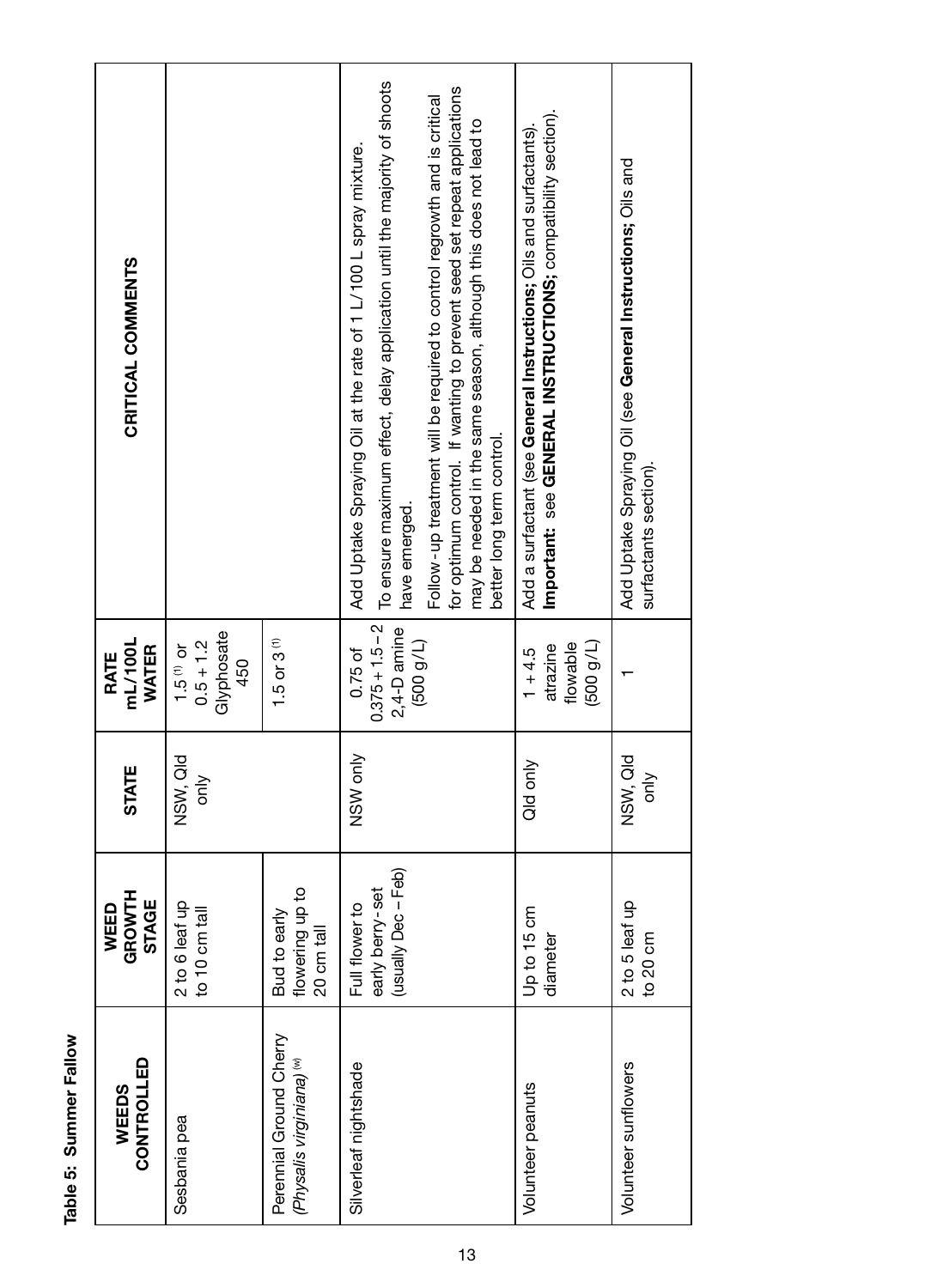| ಹ      |
|--------|
| è<br>ś |
| قة     |
| Table  |

| CRITICAL COMMENTS              | (i) Add Uptake Spraying Oil (see GENERAL INSTRUCTIONS; Oils and<br>surfactants section). | <sup>(2)</sup> Add Uptake or a surfactant (see GENERAL INSTRUCTIONS; Oils<br>and surfactants section). | When mixing with Glyphosate 450 to control both grass and broadleaf<br>weeds, refer to the Roundup CT label for use rates and adjuvants | recommended for the grasses (see GENERAL INSTRUCTIONS;<br>Compatibility Section). |                 |                                                                        |                                                                                                                     |
|--------------------------------|------------------------------------------------------------------------------------------|--------------------------------------------------------------------------------------------------------|-----------------------------------------------------------------------------------------------------------------------------------------|-----------------------------------------------------------------------------------|-----------------|------------------------------------------------------------------------|---------------------------------------------------------------------------------------------------------------------|
| RATE<br>L/ha                   | î,                                                                                       |                                                                                                        | $0.75^{(1)}$                                                                                                                            | Glyphosate<br>$0.5 + 0.6$<br>1.0 $\degree$ or<br>450                              |                 | Metsulfuron<br>$0.5^{(2)} + 5g$<br>(69/6 009)<br>$1.5(1)$ or<br>methyl | or $0.5^{(2)} + 0.6$<br>Metsulfuron<br>Glyphosate<br>(600 g/kg)<br>$0.5^{(2)} + 5g$<br>$1.5(1)$ or<br>methyl<br>450 |
| <b>STATE</b>                   | WA only<br>Vic, SA,                                                                      | NSW, Vic<br>only                                                                                       | NSW, Qld<br>only                                                                                                                        |                                                                                   |                 |                                                                        |                                                                                                                     |
| <b>GROWTH</b><br>STAGE<br>WEED | Up to 5 whorl                                                                            |                                                                                                        | 2 to 8 leaf up to<br>10 cm diameter                                                                                                     | 2 to 5 leaf up to<br>10 cm diameter                                               |                 | 2 to 8 leaf                                                            | 2 to 3 leaf up<br>to 10 cm tall                                                                                     |
| CONTROLLED<br><b>WEEDS</b>     | (Galium tricornutum)<br>Bedstraw                                                         | (Galium aparine)<br>Cleavers                                                                           | (Climbing buckwheat)<br><b>Black bindweed</b>                                                                                           | (Sonchus oleraceus)<br>Common sowthistle                                          | Prickly lettuce | Three cornered jack)<br>Doublegee,<br>Spiny emex                       | Wireweed                                                                                                            |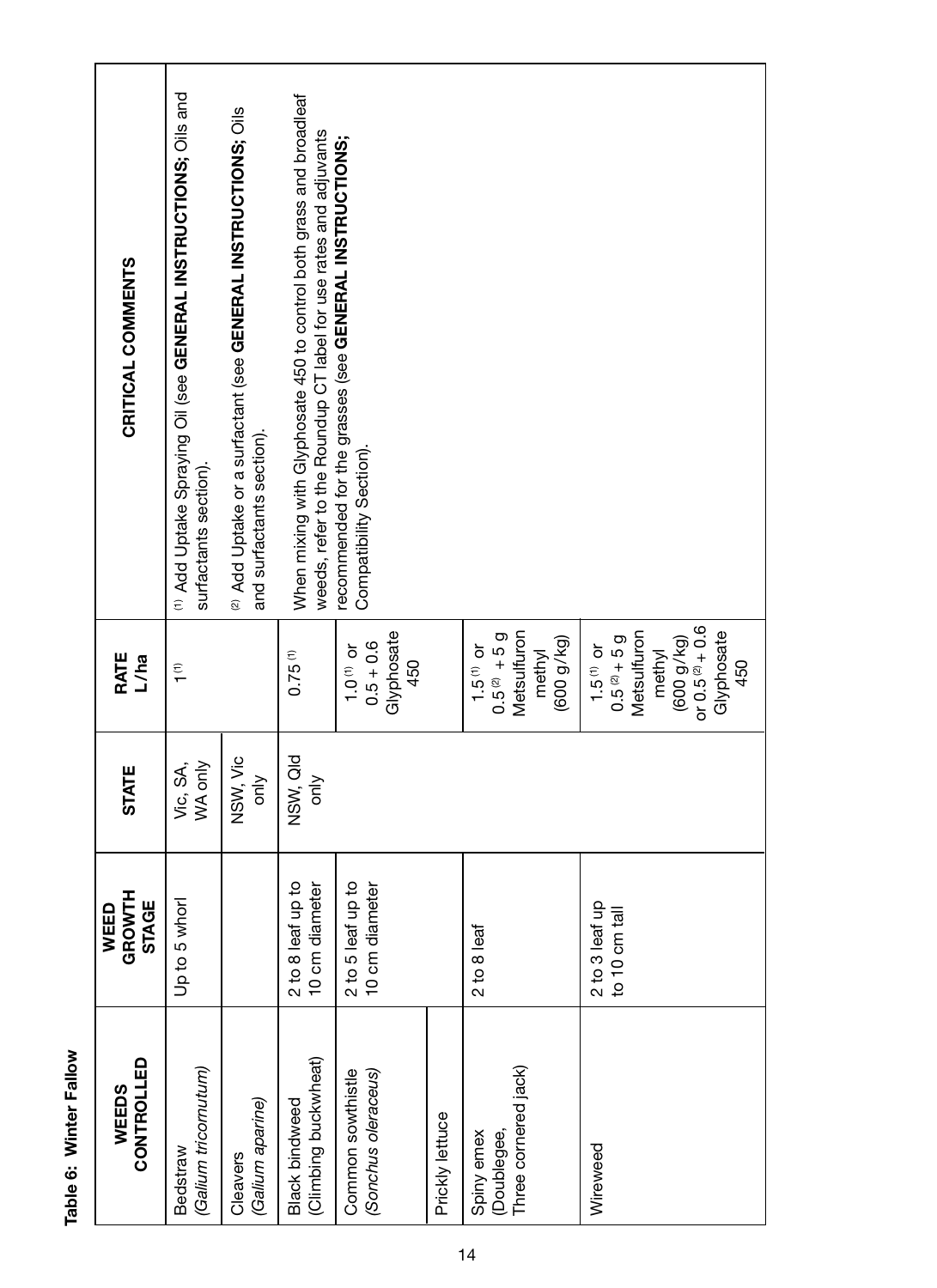| CRITICAL COMMENTS                     | Apply in not less than 60 L/ha water and add Uptake Spraying Oil at<br>Apply in 100 - 400 L/ha water and add Uptake Spraying Oil at 500<br>For optimal weed control, delay application until just before the<br>mL/100 L of spray mixture.<br>1L/100Lspray mixture.<br>Ground application:<br>Aerial application:<br>"close-in" stage. |                                                                               | Thoroughly wet plants to the point of run-off.                           | This will improve control and minimise the number of seedlings that<br>application until just before the cane reaches the "close-in" stage.<br>Better control will be achieved with the atrazine mixture. Delay<br>germinate. |
|---------------------------------------|----------------------------------------------------------------------------------------------------------------------------------------------------------------------------------------------------------------------------------------------------------------------------------------------------------------------------------------|-------------------------------------------------------------------------------|--------------------------------------------------------------------------|-------------------------------------------------------------------------------------------------------------------------------------------------------------------------------------------------------------------------------|
| RATE<br>L/ha                          | Ground: 1.3<br>Aerial: 1.5                                                                                                                                                                                                                                                                                                             | 2,4-D amine<br>As above $+1$<br>(500 g/L)                                     | High volume:<br>450 mL/100 L<br>70 mL/15 L<br>Knapsack<br>water<br>water | $3 or 2.3 + 4$<br>flowable<br>(1/6009)<br>atazine                                                                                                                                                                             |
| GROWTH<br><b>STAGE</b><br>WEED        | Apply from 2<br>to 3 leaf until<br>flowering                                                                                                                                                                                                                                                                                           |                                                                               | 1.0 m of regrowth<br>Established or<br>ratoon plants<br>with at least    | young plants up<br>Seedlings and<br>to flowering.                                                                                                                                                                             |
| CONTROLLED<br>WEEDS                   | Giant sensitive plant<br>Blue billygoat weed<br>Stinking passion<br>Spinyhead sida<br>(seedlings only)<br>Noogoora burr<br>Prickly African<br>Phasey bean<br>Lablab bean<br>Balsum pear<br>nightshade<br>Blackberry<br>cucumber<br>Cowpea<br>Pinkburr<br>Centro<br>flower                                                              | Star-of-Bethlehem<br>Morning glory<br>convolvulus<br>Red or pink<br>Bellvine, | Stinking passion<br>flower                                               | heterophylla)<br>Euphorbia<br>Milkweed                                                                                                                                                                                        |
| <b>GROWTH</b><br><b>STAGE</b><br>CROP | From early<br>tillering to<br>maturity                                                                                                                                                                                                                                                                                                 |                                                                               |                                                                          |                                                                                                                                                                                                                               |

Table 7: Sugar cane (Qld, NSW, NT and WA only) **Table 7: Sugar cane (Qld, NSW, NT and WA only)**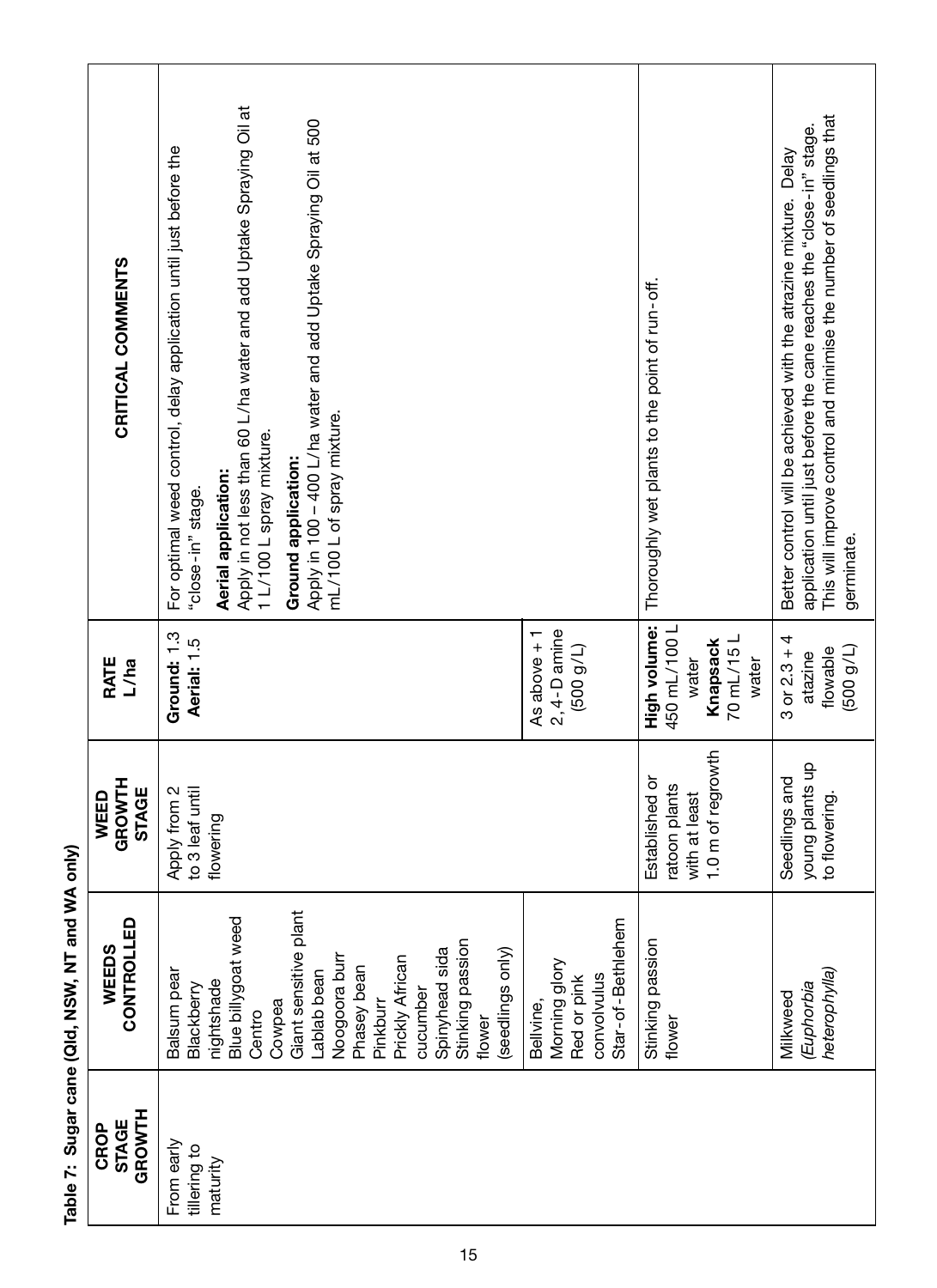Table 8: Lucerne (NSW only) **Table 8: Lucerne (NSW only)**

| CRITICAL COMMENTS                            | leavily graze the lucerne before application. Wherever possible, irrigate<br>To minimise crop injury and to maximise weed control, cut, slash or<br>before application to stimulate weed growth. | Vlarch). To broaden the spectrum of weeds controlled, Restrain 200<br>DO NOT treat crops after the summer growing season (after end of<br>DO NOT treat crops growing on sandy or stony soils.<br>can be mixed with 2.4-DB Amine. |
|----------------------------------------------|--------------------------------------------------------------------------------------------------------------------------------------------------------------------------------------------------|----------------------------------------------------------------------------------------------------------------------------------------------------------------------------------------------------------------------------------|
| <b>RATE</b><br>L/ha                          |                                                                                                                                                                                                  |                                                                                                                                                                                                                                  |
| GROWTH<br><b>STAGE</b><br>唱》                 | to 15 cm high                                                                                                                                                                                    | Up to 10 cm<br>diameter                                                                                                                                                                                                          |
| CONTROLLED<br>WEEDS                          | Established crops   Annual ground cherry   2 to 8 leaf up<br>Wild gooseberry<br><b>Joodoora</b> burr<br>Bathurst burr                                                                            | Pigweed                                                                                                                                                                                                                          |
| <b>GROWTH</b><br><b>STAGE</b><br><b>OROP</b> | at least eighteen<br>months old                                                                                                                                                                  |                                                                                                                                                                                                                                  |

# Table 9: Poppies (Tas only) **Table 9: Poppies (Tas only)**

| CRITICAL COMMENTS                            |                       |                              | DO NOT apply Restrain 200 to poppies later than the 8 to 10 leaf<br>growth stage as a reduction of alkaloid content could occur. |                        |              | This rate will provide season long control of volunteer potato, but will<br>not control all daughter tubers and will only suppress potatoes over<br>15 cm tall. |  |
|----------------------------------------------|-----------------------|------------------------------|----------------------------------------------------------------------------------------------------------------------------------|------------------------|--------------|-----------------------------------------------------------------------------------------------------------------------------------------------------------------|--|
| RATE<br>L/ha                                 |                       | $1 + 5$ Asulox               |                                                                                                                                  |                        |              |                                                                                                                                                                 |  |
| GROWTH<br><b>STAGE</b><br>WEED               | 2 to 6 leaf           |                              | 2 to 5 leaf                                                                                                                      | Cotyledon to<br>4 leaf | 6 to 10 leaf | initiation to<br>From tuber<br>flower bud                                                                                                                       |  |
| CONTROLLED<br>WEEDS                          | Cleavers<br>Furnitory | Shepherd's purse<br>Wireweed | Common sowthistle<br>Prickly lettuce                                                                                             | Black nightshade       | Fumitory     | Volunteer potato                                                                                                                                                |  |
| <b>GROWTH</b><br><b>STAGE</b><br><b>CROP</b> | 4 to 6 leaf           |                              | 8 to 10 leaf                                                                                                                     |                        |              |                                                                                                                                                                 |  |

NOT TO BE USED FOR ANY PURPOSE, OR IN ANY MANNER, CONTRARY TO THIS LABEL UNLESS AUTHORISED UNDER<br>APPROPRIATE LEGISLATION. **NOT TO BE USED FOR ANY PURPOSE, OR IN ANY MANNER, CONTRARY TO THIS LABEL UNLESS AUTHORISED UNDER APPROPRIATE LEGISLATION.**

WITHOLDING PERIODS **WITHOLDING PERIODS**

POPPIES:

**CROPS AND PASTURES:** 

DO NOT GRAZE FAILED CROPS AND TREATED PASTURES OR CUT FOR STOCK FOOD FOR 7 DAYS<br>AFTER APPLICATION. DO NOT SPRAY POPPIES LATER THAN 10 WEEKS BEFORE HARVEST. **POPPIES: DO NOT** SPRAY POPPIES LATER THAN 10 WEEKS BEFORE HARVEST.AFTER APPLICATION.

**CROPS AND PASTURES: DO NOT** GRAZE FAILED CROPS AND TREATED PASTURES OR CUT FOR STOCK FOOD FOR 7 DAYS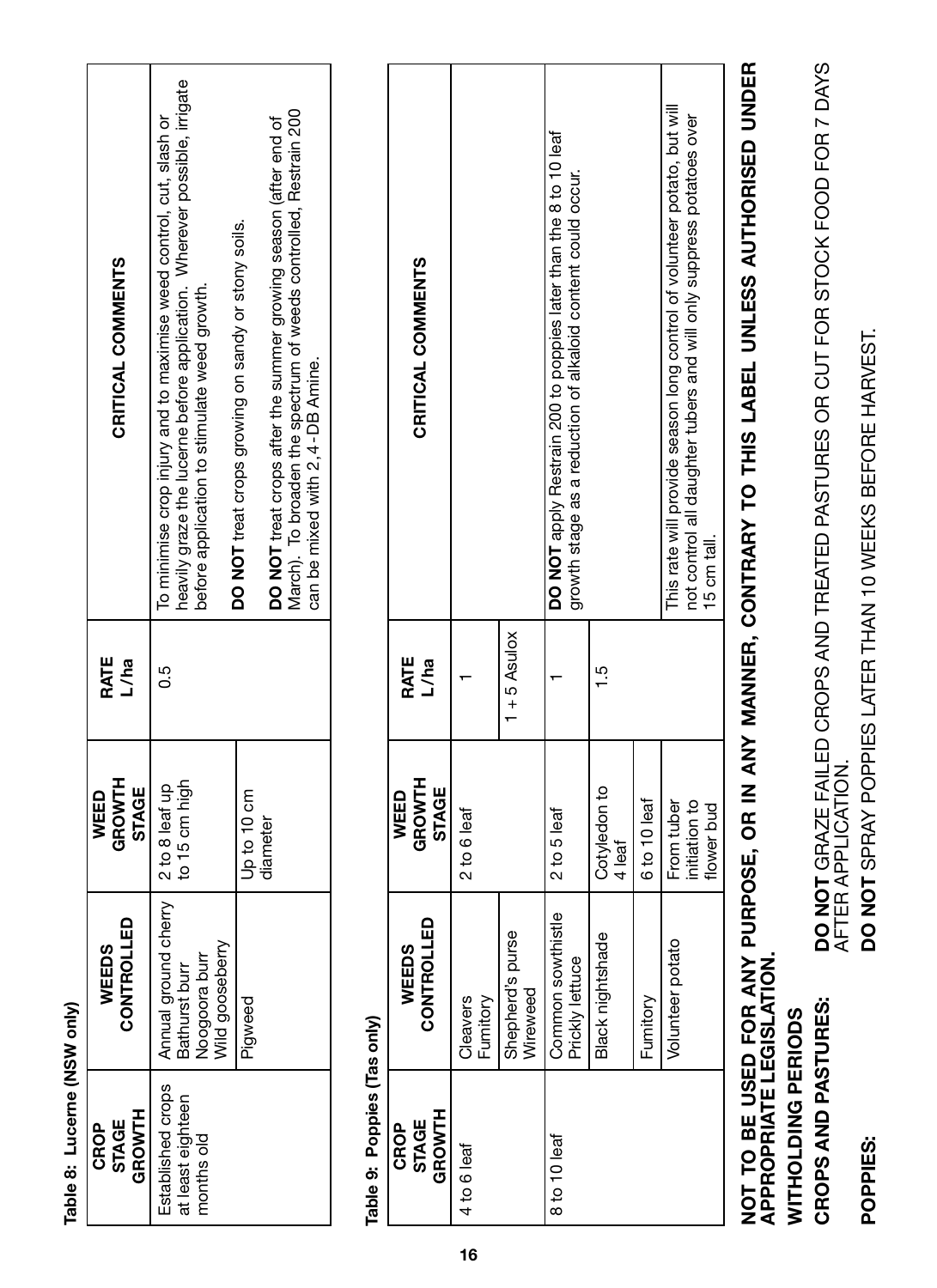| i |
|---|
|   |
| í |
|   |
|   |
| i |
|   |
|   |
| i |
|   |
|   |
|   |
|   |
|   |
|   |
|   |
|   |
|   |
|   |

|           | FOR RATES UP TO 1.5 L/HA | PLANT-BACK PERIODS FOR CROPS FOLLOWING THE APPLICATION OF RESTRAIN 200 |                |
|-----------|--------------------------|------------------------------------------------------------------------|----------------|
| RATE L/ha | 0.375                    | 0.75                                                                   | 1.5            |
| CROP      |                          | <b>DAYS</b>                                                            |                |
| Barley    |                          |                                                                        |                |
| Wheat     |                          |                                                                        |                |
| Chickpea  |                          |                                                                        |                |
| Cotton    | $\overline{4}$           | $\frac{4}{4}$                                                          | 8              |
| Soybean   |                          |                                                                        | $\overline{4}$ |
| Sunflower |                          |                                                                        |                |
| Maize     |                          |                                                                        |                |
| Sorghum   |                          |                                                                        |                |
|           |                          |                                                                        |                |

NOTE: Before using Restrain 200 in tank mixes with other herbicides, check the plant-back information on all product labels. The time **NOTE:** Before using Restrain 200 in tank mixes with other herbicides, check the plant-back information on all product labels. The time between spraying and planting will be determined by the most residual product, i.e. the product with the longest plant-back period. between spraying and planting will be determined by the most residual product, i.e. the product with the longest plant-back period.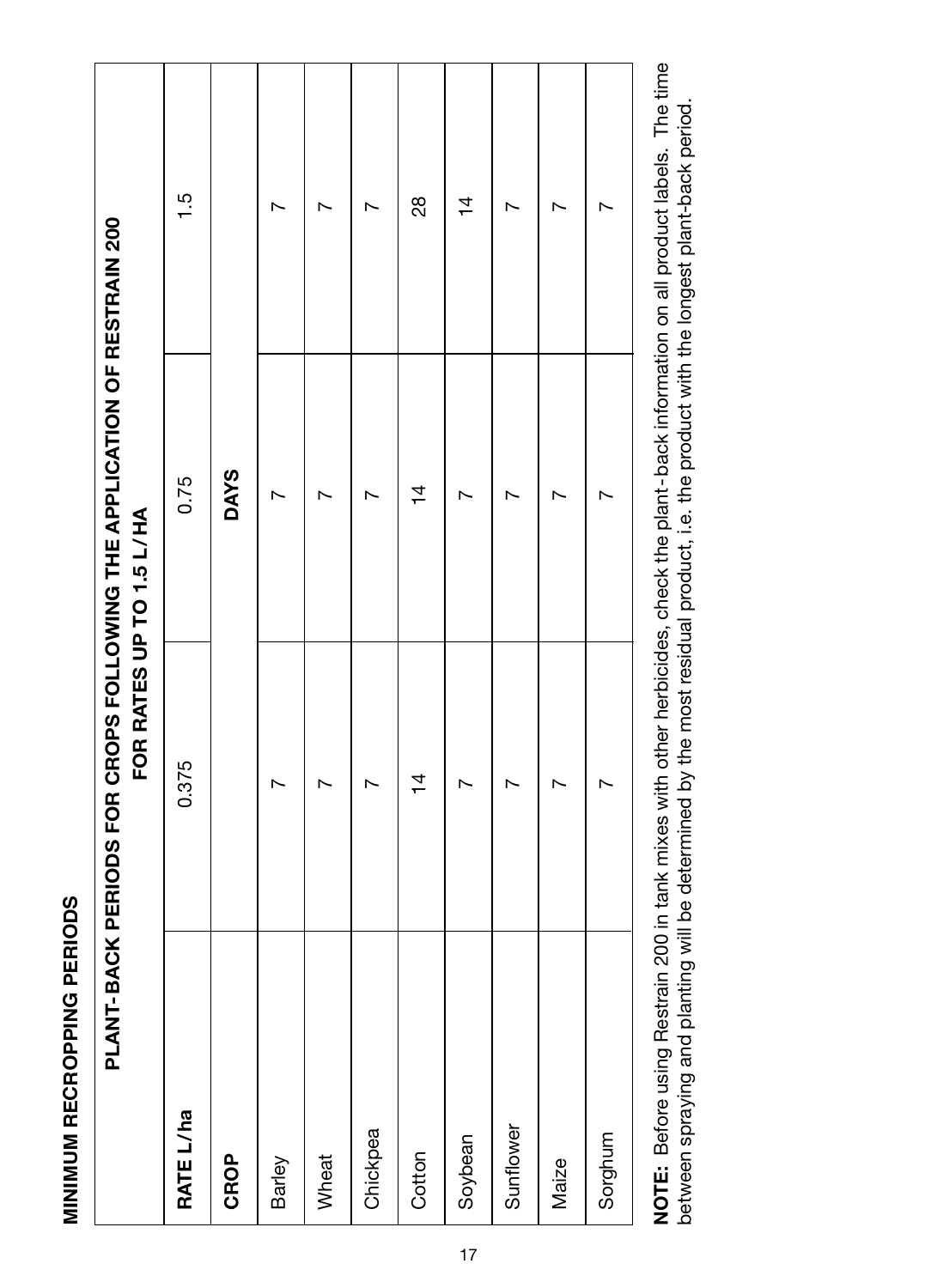#### **GENERAL INSTRUCTIONS**

#### **MIXING**

Restrain 200 may be mixed with water or diesel. Mix only sufficient chemical for each day's use and avoid storing.

**Mixing in Water:** Half fill the spray tank with water and add the required quantity of Restrain 200 and complete filling. Agitate continuously to ensure thorough mixing before and during application.

**Mixing in Diesel:** Half fill the tank with diesel and add the required quantity of Restrain 200. Add the remainder of the diesel and agitate or shake to mix contents.

**Tank mixtures:** Wettable powder or dry flowable formulations (e.g. water dispersible granules) should be added to the spray tank first, followed by suspension concentrates (flowables), water soluble salts and then emulsifiable concentrate formulations (Restrain 200). Add spraying oils and surfactants (wetters) last.

#### **OILS AND SURFACTANTS**

#### **Oils**

Use only Uptake Spraying Oil at the rate of 500 mL/100 L of spray mix. When using less than 100 L/ha spray volume, ensure a minimum of 250 mL/ha of Uptake is used, unless  $1 L/100 L$  or  $1 L/ha$  is specified.

#### **Surfactants (wetters)**

Use a 100% concentrate non-ionic surfactant such as BS1000 ® at 100 mL/100 L of spray mix where required.

#### **COMPATIBILITY**

Restrain 200 is compatible with the herbicides listed. Follow any regional restrictions, and all directions and restrictions on the label, of any chemical mixed with Restrain 200.

| Atrazine (see below)          | Glyphosate 360           |
|-------------------------------|--------------------------|
| Metsulfuron methyl (600 g/kg) | Glyphosate 450           |
| <b>Broadstrike</b>            | Topik 240 EC (see below) |
| Eclipse                       | Tordon 75-D              |
| Diclofop methyl               | Tordon 242               |
| Tricopyr $(600 \text{ q/L})$  | Touchdown                |
| Lontrel                       | $2.4 - D$                |
| <b>MCPA</b>                   | $2.4 - DB$               |
| Puma S                        |                          |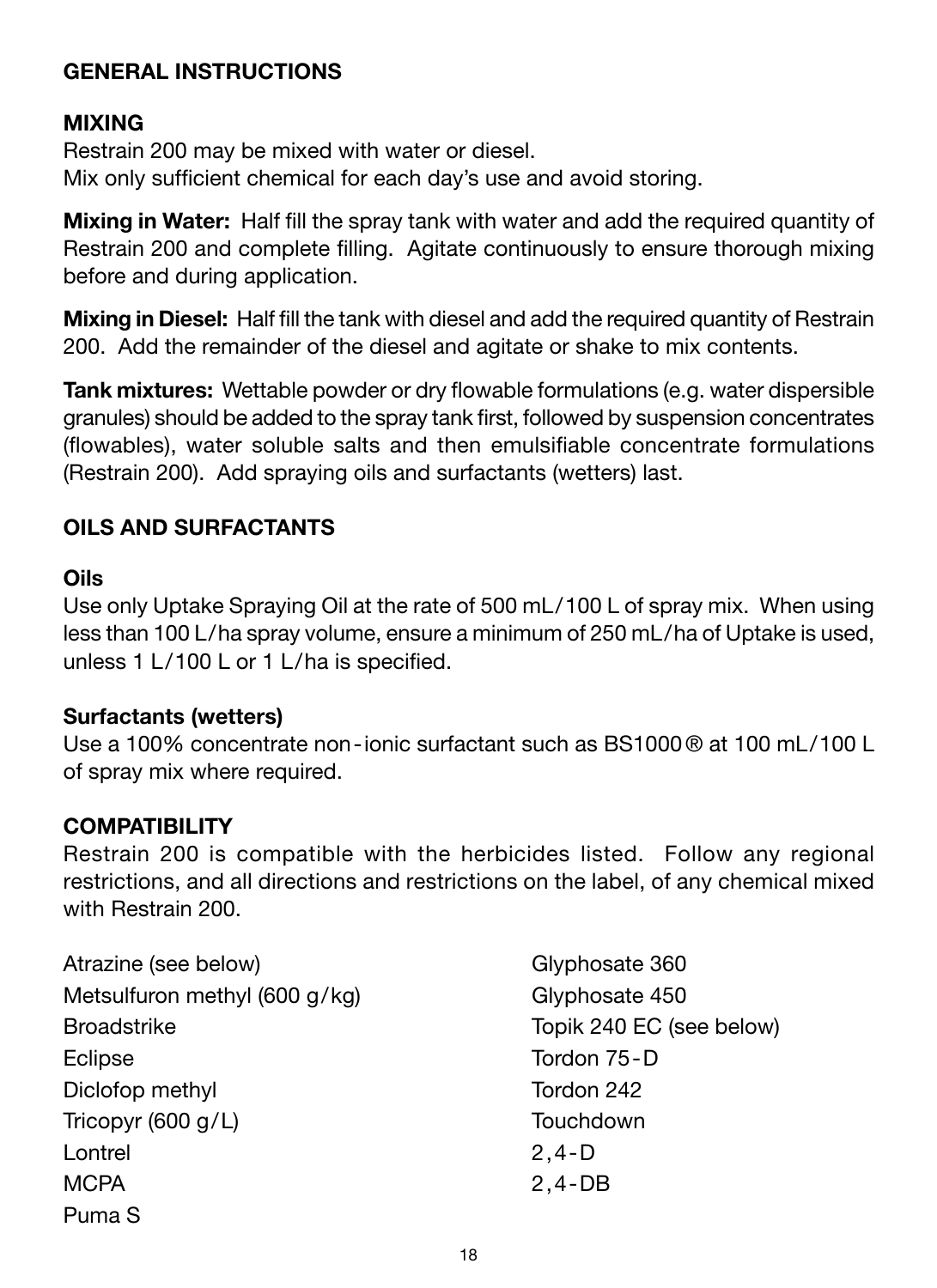#### **ATRAZINE**

#### **AVOID USING HARD WATER WHEREVER POSSIBLE.**

Where hard water cannot be avoided, the addition of CALGON water conditioning agent to the spray tank, at 100  $q/100$  L water, before adding any herbicide may improve compatibility.

#### **AGITATION IS VERY IMPORTANT WHEN MIXING RESTRAIN AND ATRAZINE.**

Restrain plus atrazine tank mixes must be agitated vigorously and continuously during mixing and application. After mixing DO NOT allow to stand without agitation. Ensure that the time from mixing to the end of application is not more than 2 hours. If settling out occurs re-suspension is difficult, even with vigorous agitation.

Agitation using only the pump's by-pass is usually inadequate, particularly with larger tanks (more than 2000 L). Additional mechanical agitation will be necessary in large tanks, computer sprayers and mixing tanks.

When additional surfactant is required, add a 100% concentrate non-ionic surfactant at 100 mL/100 L of spray mix. DO NOT use a spraying oil when tank mixing Restrain 200 and atrazine.

| TANK<br><b>MIX</b><br>(L/HA)       | <b>RATE</b>     |      | <b>WATER</b><br><b>HARDNESS</b> |      | <b>MINIMUM</b><br><b>WATER</b><br><b>VOLUME</b><br>(L/HA) |                   | <b>CRITICAL COMMENTS</b>                                               |
|------------------------------------|-----------------|------|---------------------------------|------|-----------------------------------------------------------|-------------------|------------------------------------------------------------------------|
|                                    |                 | Soft | <b>Medium</b>                   | Hard | Ground                                                    | Aerial            |                                                                        |
| Restrain                           | 0.75            | ✓    | ✓                               | ✓    | 50                                                        | 35                |                                                                        |
| Restrain +<br>Gesaprim<br>500 FW   | $0.75 + 2$      | ✓    | ✓                               | ✓    | $50 - 100$                                                | 35                | Precipitate can be easily<br>resuspended                               |
| Restrain +<br>Atradex<br>900 WG    | $0.75 +$<br>1.1 | ✓    | ×                               | x    | 100                                                       | Do<br>not<br>use  | Precipitate may be difficult<br>to resuspend and may<br>block nozzles. |
| Restrain +<br>Nu-Trazine<br>DF     | $0.75 +$<br>1.1 | ✓    | ×                               | ×    | 100                                                       | Do<br>not<br>use  | Sediment may be difficult<br>to resuspend and may<br>block nozzles.    |
| Restrain +<br>Nu-Trazine<br>500 FW | $0.75 + 2$      | ✓    | ✓                               | ×    | 100                                                       | Do.<br>not<br>use | Precipitate may be difficult<br>to resuspend and may<br>block nozzles. |

#### **GUIDELINES FOR TANK - MIXING RESTRAIN 200 AND COMMON ATRAZINE FORMULATIONS**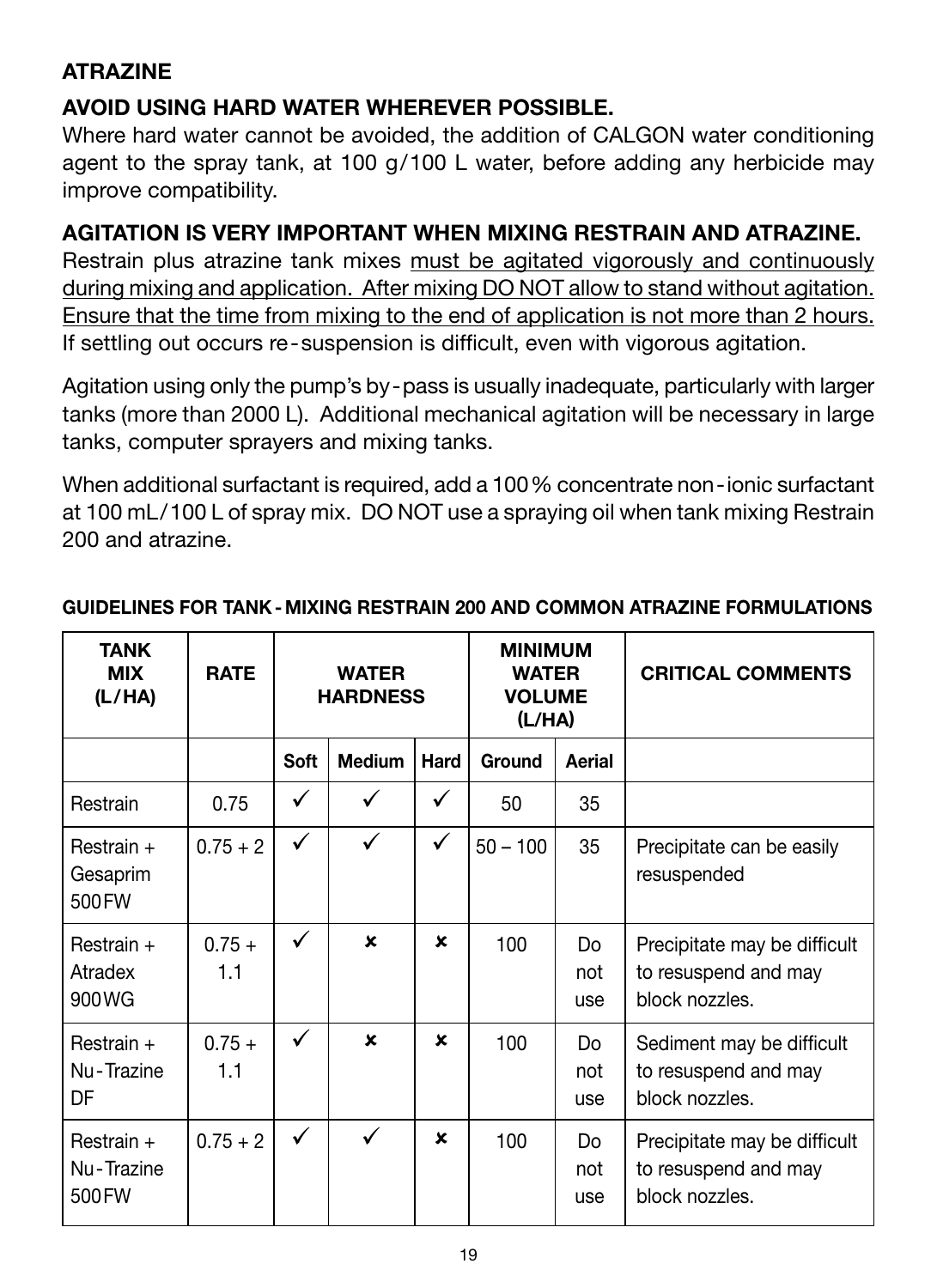#### **TOPIK 240 EC**

Always use Uptake Spraying Oil with Restrain 200 + Topik 240 EC tank-mixes at 500 mL/100 L of spray mix with a minimum of 250 mL/ha.

DO NOT mix Restrain 200 with Topik 240 EC if the grass weeds are not actively growing. Always use the maximum label rate of Topik 240 EC for the appropriate grass growth stage.

DO NOT use Restrain at more than 0.75 L/ha in tank mixes with Topik 240 EC.

#### **GLYPHOSATE 450**

When mixing Restrain with Glyphosate 450 to control both grass and broadleaf weeds, refer to the Glyphosate 450 label for use rates and adjuvants recommended for the grasses. DO NOT use Glyphosate 450 at less than 1.2 L/ha in tank mixes with Restrain 200, when barnyard grass, buttongrass, crowsfoot grass, native millet and liverseed grass are the target species.

#### **APPLICATION METHODS and WATER RATES**

#### **BROADCAST APPLICATION IN CROPPING, PASTURE AND FALLOW SITUATIONS**

#### **A. Ground application (Boom)**

Apply Restrain 200 with an accurately calibrated boom sprayer, in at least 50 L/ha water (100 - 400 L/ha for sugar cane).

Flat nozzles are recommended using pressures in the range 200 to 300 kPa. Set the boom at a height to ensure a double overlap of the nozzle patterns.

#### **B. Ground directed application (Dropper nozzles)**

To minimise crop effects, dropper nozzles should be used in sorghum when the crop is beyond the 8 leaf growth stage and in maize and sweet corn when the crop is beyond the 6 leaf growth stage.

Adjust the nozzles to direct the spray into the base of the crop and away from the leaves and the growing point. See manufacturers directions for setting up and calibration of dropper nozzles

#### **C. Aerial application**

Apply in a minimum volume of at least 35 L/ha water (60 L/ha in sugarcane).

Use equipment calibrated to produce droplets with an average diameter (Volume Mean Diameter; VMD) of 250 – 350 microns.

DO NOT apply when the temperature is above 30º C, when there is no wind or when the wind is blowing toward susceptible crops.

#### **WOODY WEED SITUATIONS**

Weeds must be actively growing to attain optimal effect. Delay the treatment of regrowth following bulldozing, slashing, burning, ploughing or a previous chemical treatment until it has at least 1 metre of new, vigorous, growth.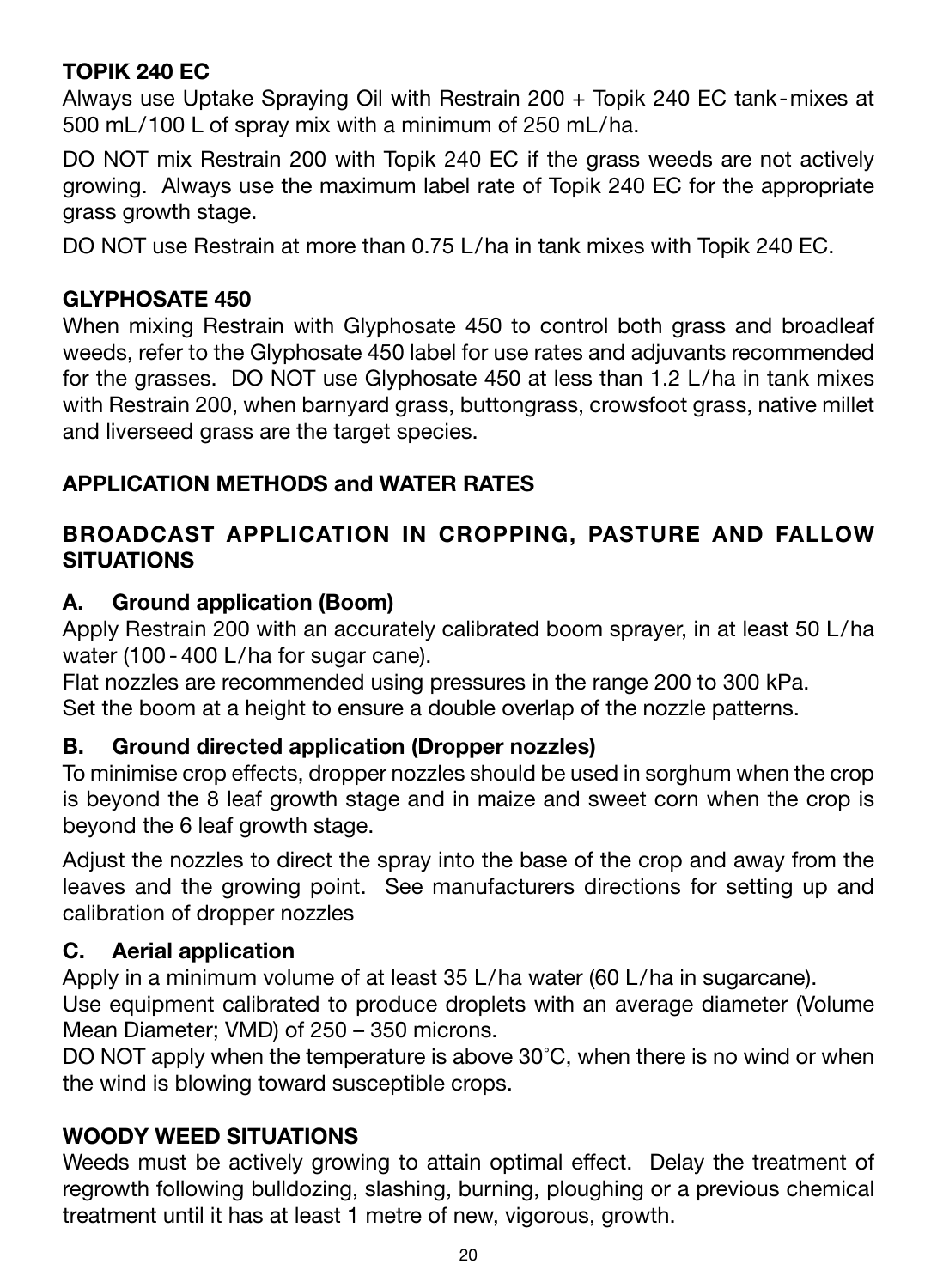#### **A. High Volume Application Hand Gun**

Apply the recommended mix to obtain full coverage of leaves and stems using a number 6 – 8 tip at 700 to 1500 kPa. To obtain good coverage, a spray volume of 1500 to 4000 L/ha (15 to 40 L/100 m<sup>2</sup>) is required per infested hectare.

Ensure thorough coverage to the point of runoff.

#### **Knapsack**

Knapsack sprayers may be used on smaller infestations where penetration and coverage of the canopy is easier to achieve. Use the same use rate and spray techniques as for handgun application.

#### **B. Low Volume, High Concentrate Application Drench Gun or Gas-Powered Gun**

Apply the recommended mixture uniformly across the foliage by applying 50 mL shots to cover 4 to 5 m<sup>2</sup> of surface area of plant. This is approximately equivalent to 20 droplets per cm<sup>2</sup> of the leaf surface. Use a marking agent as recommended by the equivalent manufacturer to check spray coverage.

#### **C. Basal Bark and Cut Stump Application**

#### **Basal Bark**

DO NOT apply to wet stems as this can repel the diesel mixture.

Spray or paint the recommended mixture around the base of each stem from ground level to a height of at least 30 cm from the ground, wetting the bark to the point of runoff.

Apply with a paint brush or a pressure sprayer with an approximate lance and solid cone nozzle. If using spray equipment use low pressures  $\left\langle \frac{200 \text{ kPa}}{200 \text{ kPa}} \right\rangle$  sufficient to form a cone of spray.

Old rough bark will require more spray than smooth or young thin bark.

#### **Cut Stump**

Apply the recommended mixture liberally to the freshly cut stump immediately after cutting.

Apply by spraying or painting the cut surface and sides of the stump.

Best results are obtained when the stems are cut less than 15 cm above the ground.

#### **CLEANING SPRAY EQUIPMENT**

**Rinse water should be discharged onto a designated disposal area or, if this is unavailable, onto wasteland away from desirable plants and water courses. Cleaning equipment after using water-based sprays:**

**Rinsing:** After using Restrain 200 Herbicide, empty the tank completely and drain the whole system. Thoroughly wash inside the spray unit using a pressure hose. Drain and clean any filters in the tank, pump, lines, hoses and nozzles.

After cleaning the tank as above, quarter fill the clean water and circulate through the pump, lines and nozzles. Drain and repeat the rinsing procedure twice.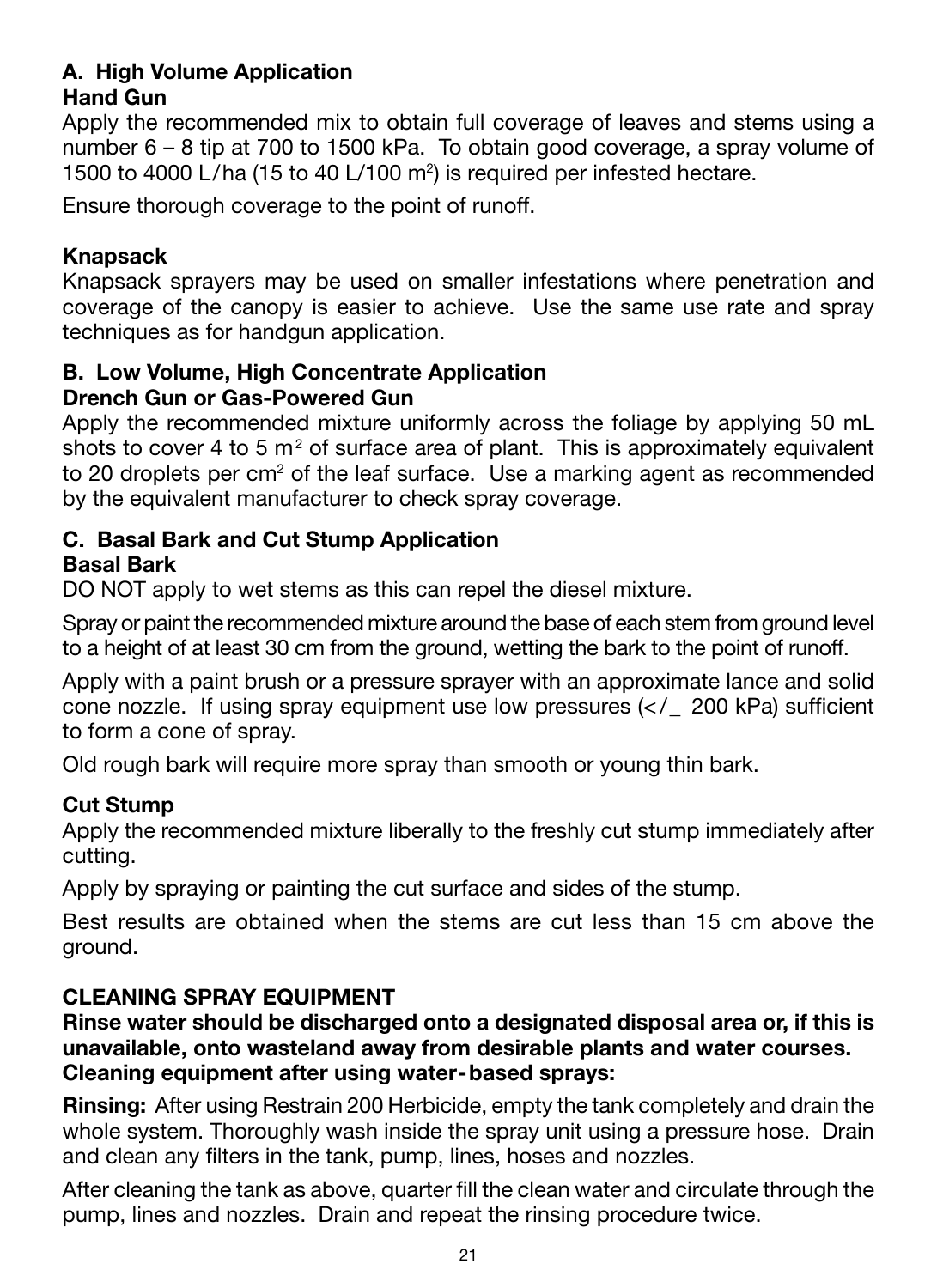**Decontamination (before spraying cotton and other sensitive crops; see PROTECTION OF CROPS):** Wash the tank and rinse the system as above. Then quarter fill the tank and add an alkali detergent (e.g. liquid SURF, OMO, DRIVE) at 500 mL/100L of water or the powder equivalent at 500 g/100 L and circulate throughout the system for at last fifteen minutes.

Drain the whole system. Remove filters and nozzles and clean them separately. Finally flush the system with clean water and allow to drain.

#### **Cleaning equipment after using diesel-based sprays:**

On completion of spraying, use a degreaser such as Caltex Kwik-D-Grease to remove traces of diesel from the sprayer. Rinse tank and spray through nozzles with water to remove degreaser.

Then quarter fill the tank and add an alkali detergent (e.g. liquid SURF, OMO, DRIVE) at 50 mL/10L of water or the powder equivalent at 50  $q/10$  L. Shake sprayer to circulate the washing solution throughout the sprayer, then spray the solution through the nozzles. Rinse well with clean water to remove the detergent.

To clean brushes and containers, spray liberally with degreaser. Hose off with clean water and repeat using detergents as above.

DO NOT use this equipment for any other purpose.

#### **RESISTANT WEEDS WARNING**

#### **GROUP IN HERBICIDE**

Restrain 200 Herbicide is a member of the pyridine group of herbicides. The product has the disrupters of plant cell growth mode of action. For weed resistance management, the product is a Group I Herbicide.

Some naturally-occurring weed biotypes resistant to the product and other Group I herbicides may exist through normal genetic variability in any weed population. The resistant individual can eventually dominate the weed population if these herbicides are used repeatedly. These resistant weeds will not be controlled by this product or other Group I herbicides.

Since the occurrence of resistant weeds is difficult to detect prior to use, Grow Choice Pty Ltd accepts no liability for any losses that may result from the failure of this product to control resistant weeds.

Strategies to minimise the risk of herbicide resistance are available. Contact your farm chemical supplier, consultant, local Department of Agriculture, or Grow Choice representative.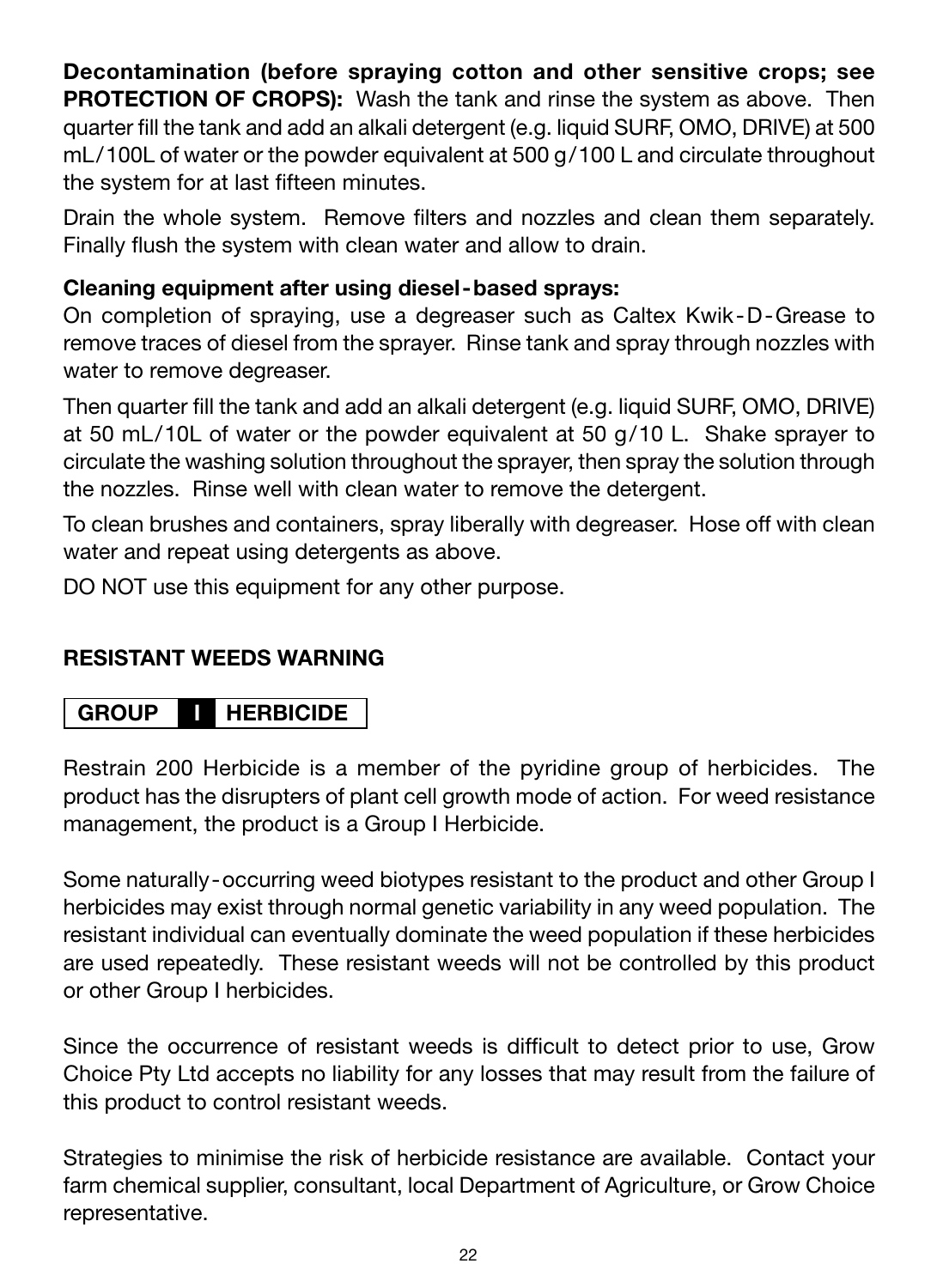#### **PROTECTION OF CROPS, NATIVE AND OTHER NON-TARGET PLANTS**

Susceptible crops include but are not limited to clovers, cotton, fruit, hops, lupins, ornamentals, peas, pine tree, potatoes, navy beans, safflower, shade trees, soybeans, sunflower, tobacco, tomatoes, vegetables and vines.

Restrain 200 can be damaging to susceptible crops during both growing and dormant periods.

Grasses are normally unaffected by Restrain 200 and establish quickly after treatment. Transitory damage can occur on some species particularly those that spread by stolons such as cough grass *(Cynodon dactylon),* Kikuyu grass and carpet grass (*Axonopus* sp.)

DO NOT allow spray to drift onto susceptible crops, shade trees and *Pinus* spp.

DO NOT use under weather conditions or from spraying equipment which could cause spray to drift onto nearby susceptible plants.

#### **PROTECTION OF LIVESTOCK**

DO NOT graze or cut treated crops or plants for food except as specified under withholding periods.

Poisonous plants may become more palatable after spraying therefore stock should be kept out of the area until the plants have died down.

DO NOT allow stock to re-enter paddocks containing treated poisonous plants, until the plants have died down.

#### **PROTECTION OF WILDLIFE, FISH, CRUSTACEANS AND ENVIRONMENT**

DO NOT contaminate streams, rivers or waterways with the chemical or used containers.

Alongside waterways, treat only noxious weeds and poisonous plants.

#### **STORAGE AND DISPOSAL**

#### **Storage for all containers**

Store in closed, original container in a cool, well ventilated area. Do not store for prolonged periods in direct sunlight.

#### **Disposal**

#### **Recycled containers:**

This container can be recycled if it is clean, dry, free of visible residues and has the drumMUSTER logo visible.

Triple or pressure rinse container before disposal. Dispose of rinsate by adding to the spray tank. Do not dispose of undiluted chemicals on site. Wash outside of the container and the cap. Store cleaned container in a sheltered place with cap removed. It will then be acceptable for recycling at a drumMUSTER collection or similar container management site. The cap should not be replaced but may be taken separately.